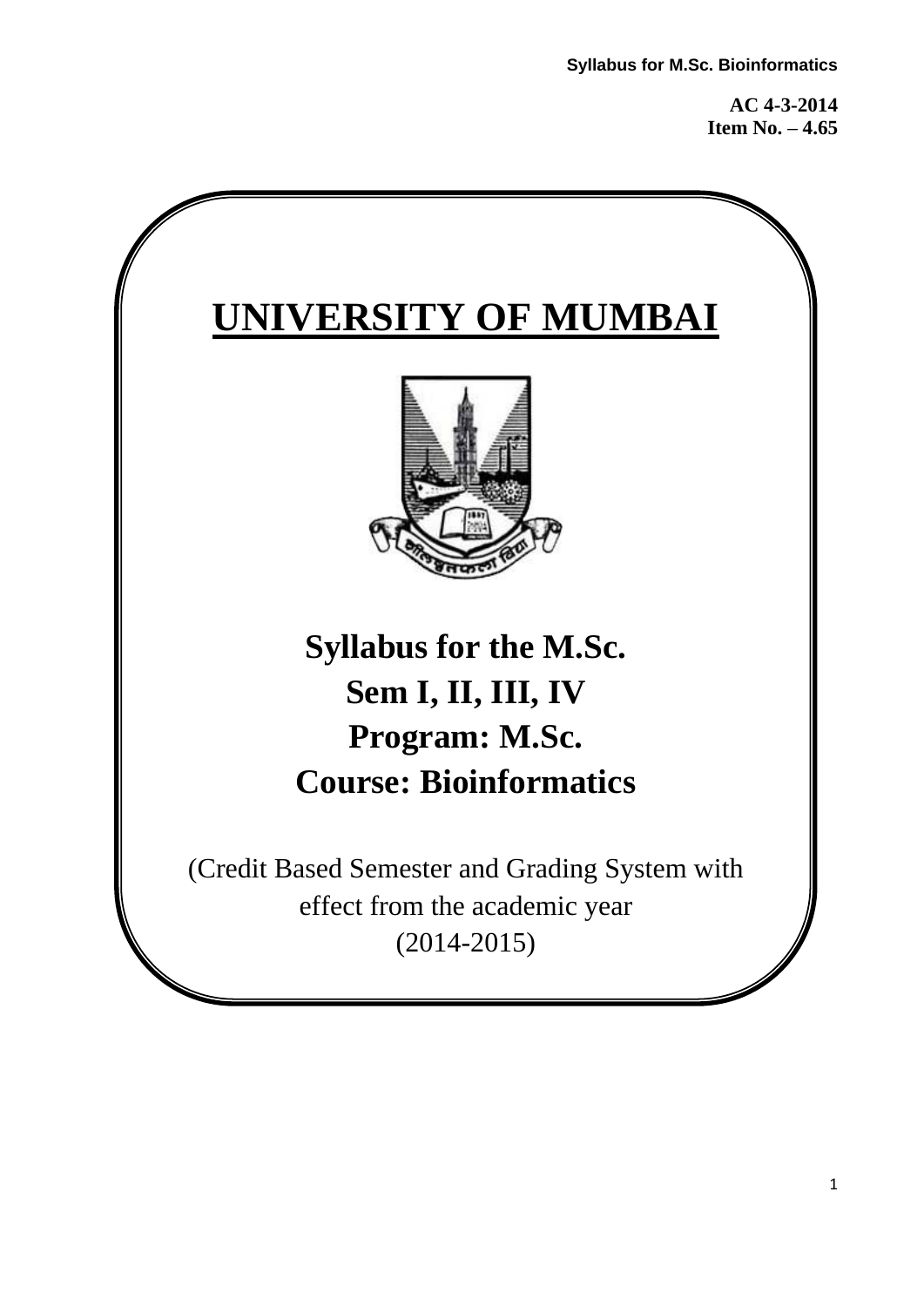#### **Introduction:**

Last two decades have witnessed the emergence of Bioinformatics as a major thrust area in the global scientific scenario. It is the interface between the two most rapidly advancing fields of biological and computational sciences, Bioinformatics is a scientific discipline and asset of skills that has now become one of the most important information gathering , data mining, and knowledge building tools in recent current research and clinical applications.

Bioinformatics is an emerging field which has broad range of application to molecular biology, pharmacology, biotechnology, forensic science, drug designing, and various other disciplines.

Completion of the human genome project and explosion of genomic information from high throughput technique has created an unprecedented, but largely unmet, need for professionals to analyze data scientifically in order to extract the biological knowledge hidden in them for the general benefit of mankind with a working knowledge of the biological sciences and computational methods. .

We can expect a comparable demand in hospital and other clinical settings as the impact of new technologies diffuses into clinical research and medical practice. The change has been so rapid that educational front have been caught unprepared, few offer suitable courses and virtually none offer a well integrated curriculum that meets the needs.

This M.Sc. Program in Bioinformatics is designed to address these needs through interdisciplinary training that bridges gap and meets the demand of pharmaceutical industry and strengthens research collaboration

The proposed programme for Masters in Bioinformatics is a two year programme to meet the need of trained professionals.

#### **Objectives Of The Course:**

- Develop trained manpower in the field of Bioinformatics with specific emphasis for fulfilling expectations of Indian Pharma and Biotech industry.
- To develop skills needed to collect, understand, analyze and manage data generated through high throughput technology.
- Explain how the boundaries of knowledge in this professional discipline are advanced through research and enable students to conduct research through two targeted research projects
- To give exposure to the students in national and international work.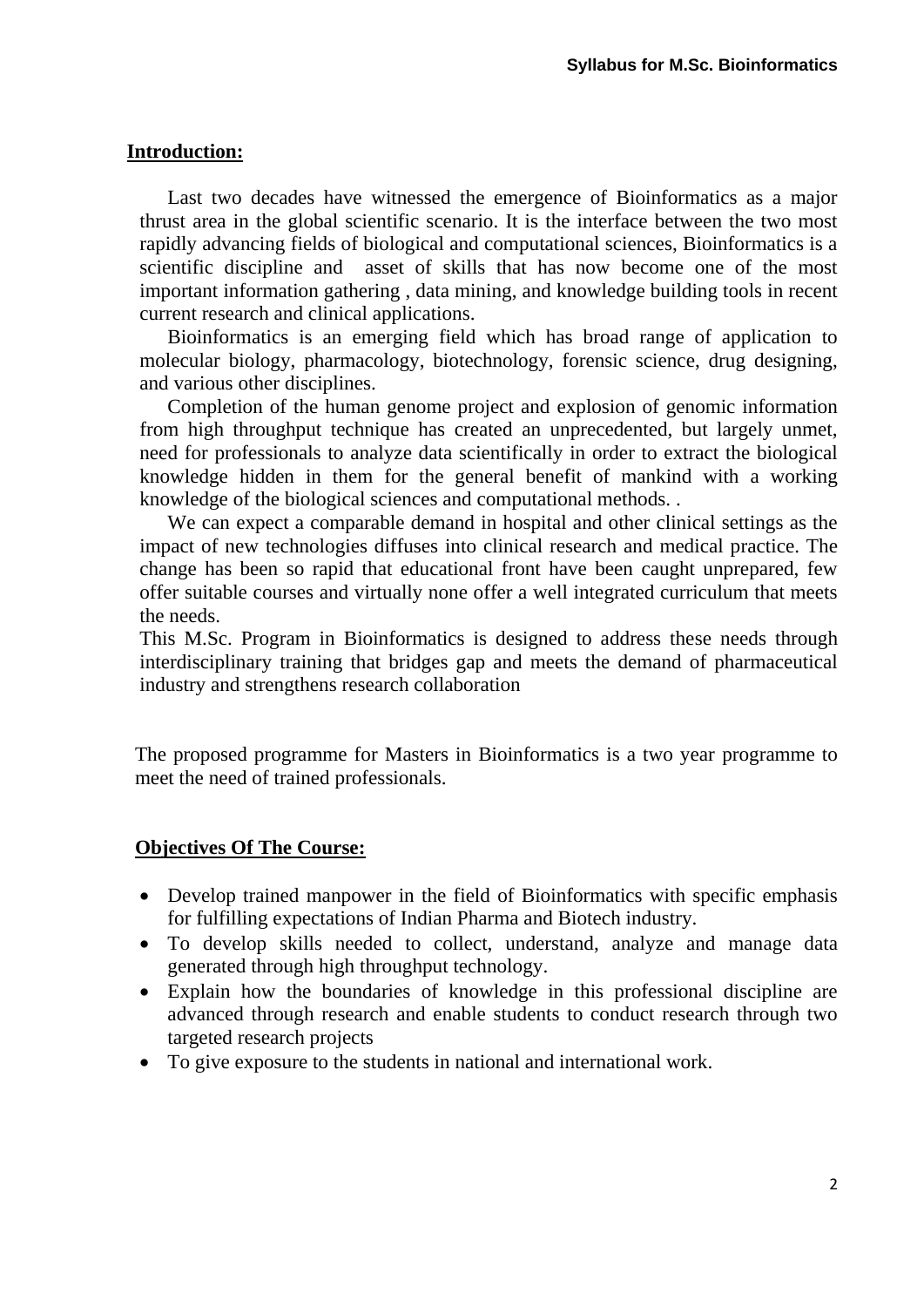# **Eligibility:**

Bachelor degree from a recognized university in any of the following disciplines:

- Science (Biochemistry, Biology, Botany, Biotechnology, Chemistry, Environmental Science, Life Sciences, Physics, Mathematics, Microbiology, Statistics or Zoology)
- Agriculture
- Medicine
- Pharmacy
- Veterinary Science
- Computer Science

### **Staffing Pattern For The Course:**

- Instrument technician 01
- Technical assistance 02
- $\bullet$  Lecturer  $-$  03 (Full Time)
- Lecturer 01 (Part Time)
- Remaining workload will be shared with visiting faculty.

### **Faculty:**

 Post graduate or PhD degree in the subject of Bioinformatics, Computers, Microbiology, Biochemistry, Biotechnology, Life Science, Molecular Biology, Botany, Zoology, and Statistics, Mathematics with B+ grade and NET / SET.

### **Visiting Faculty From Industry & Research Institutes:**

The visiting Faculty will be from a post equivalent to that of Senior Lecturer level with PhD and not less than 5 years of research experience or with experience in industry not below Assistant Manager Level.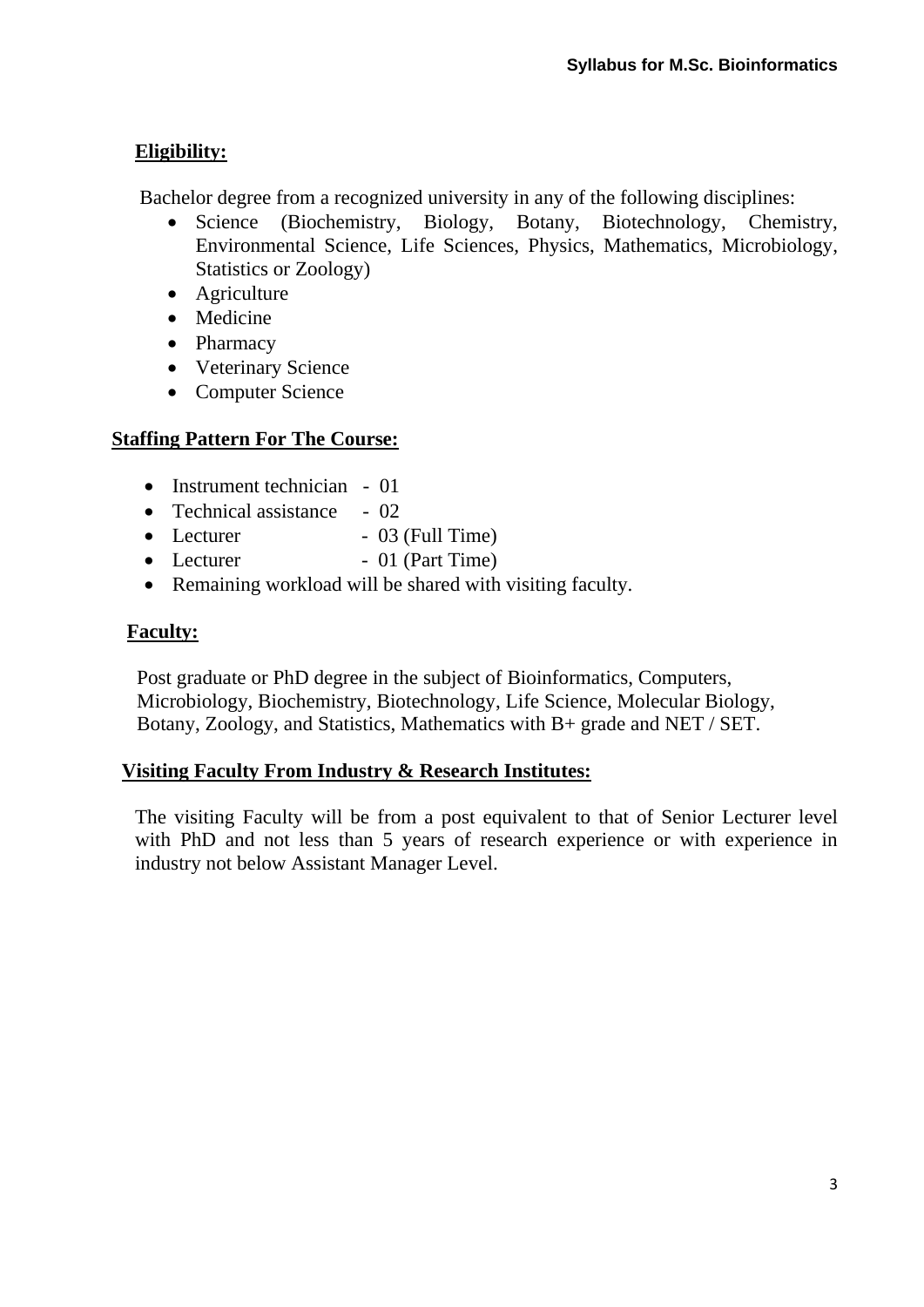### **SYLLABUS IN BRIEF**

### **Semester I**

|                                        | Code           | <b>Lectures</b> | <b>Credits</b> | Code     | <b>Practical</b> | <b>Credits</b> |
|----------------------------------------|----------------|-----------------|----------------|----------|------------------|----------------|
| Fundamentals of<br><b>Biology</b>      | <b>PSBI101</b> | 60              | $\overline{4}$ | PSBIP101 | 60               | $\overline{2}$ |
| Sequence analysis $\&$<br>taxonomy     | <b>PSBI102</b> | 60              | 4              | PSBIP102 | 60               | $\overline{2}$ |
| <b>Biostatistics</b>                   | <b>PSBI103</b> | 60              | $\overline{4}$ | PSBIP103 | 60               | $\overline{2}$ |
| Programming<br>Language &<br>Databases | <b>PSBI104</b> | 60              | $\overline{4}$ | PSBIP104 | 60               | $\overline{2}$ |
| <b>TOTAL</b>                           |                | 240             | 16             |          | 240              | 8              |
| <b>TOTAL CREDITS</b>                   |                |                 |                | 24       |                  |                |

**Distribution of Credits -**

\*Lectures allotment includes periods for seminar & presentations.

\*Units equally distributed between two terms.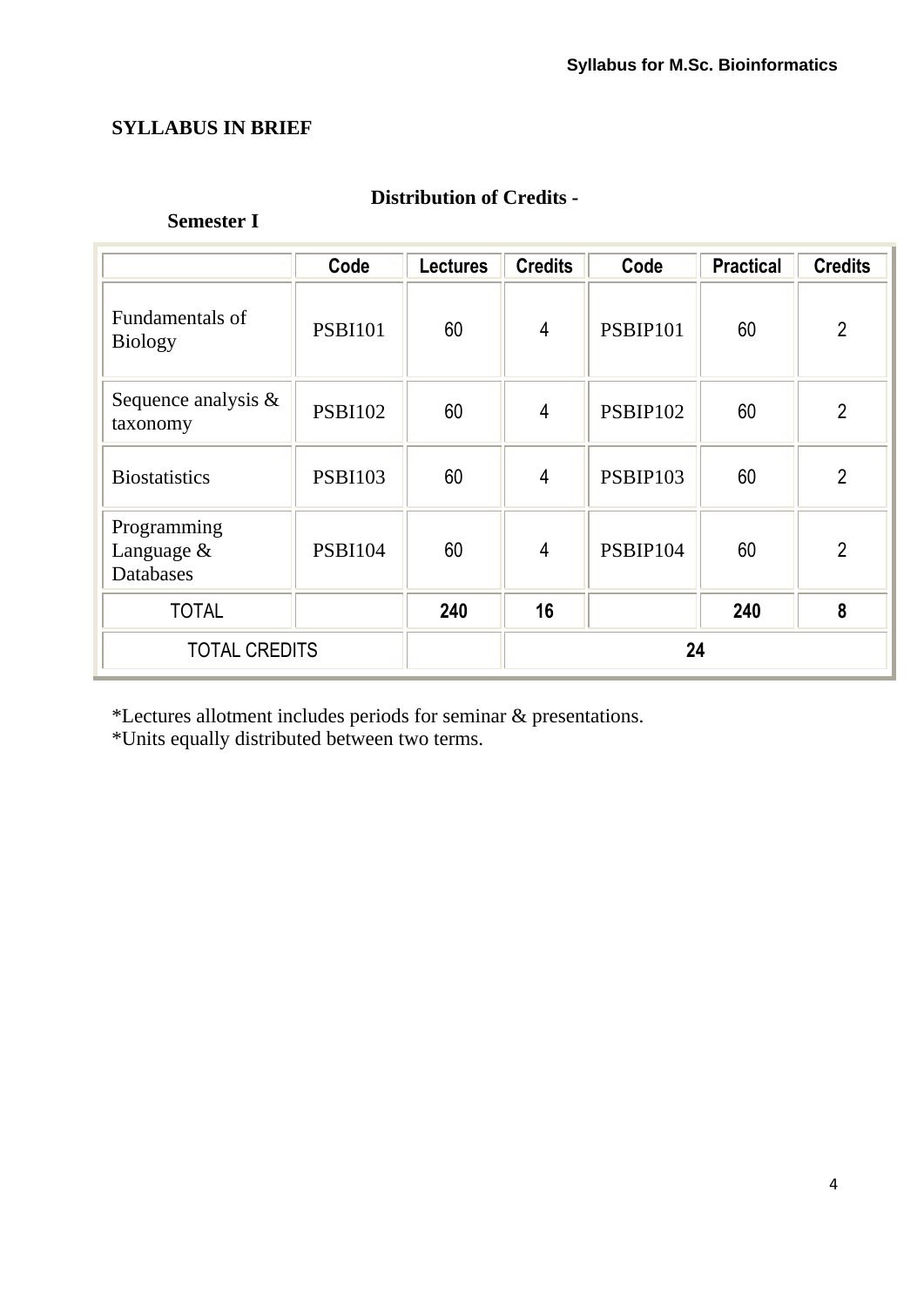| Paper                                   | Code           | <b>Lectures</b> | <b>Credits</b> | Code     | <b>Practical</b> | <b>Credits</b> |
|-----------------------------------------|----------------|-----------------|----------------|----------|------------------|----------------|
| Fundamentals of<br><b>Biology</b>       | <b>PSBI201</b> | 60              | 4              | PSBIP201 | 60               | $\overline{2}$ |
| Sequence analysis $\&$<br>taxonomy      | <b>PSBI202</b> | 60              | $\overline{4}$ | PSBIP202 | 60               | $\overline{2}$ |
| Immunology and<br><b>Bioinformatics</b> | <b>PSBI203</b> | 60              | $\overline{4}$ | PSBIP203 | 60               | $\overline{2}$ |
| Programming<br>Language &<br>Databases  | <b>PSBI204</b> | 60              | $\overline{4}$ | PSBIP204 | 60               | $\overline{2}$ |
| <b>TOTAL</b>                            |                | 240             | 16             |          | 240              | 8              |
| <b>TOTAL CREDITS</b>                    |                |                 | 24             |          |                  |                |

# **Semester - II**

# **Semester - III**

| Paper                                         | Code           | <b>Lectures</b> | <b>Credits</b> | Code            | <b>Practical</b> | <b>Credits</b> |
|-----------------------------------------------|----------------|-----------------|----------------|-----------------|------------------|----------------|
| <b>Molecular Modeling</b><br>& Drug Designing | <b>PSBI301</b> | 60              | $\overline{4}$ | <b>PSBIP301</b> | 60               | $\overline{2}$ |
| Proteomics and<br>Genomics                    | <b>PSBI302</b> | 60              | $\overline{4}$ | <b>PSBIP302</b> | 60               | $\overline{2}$ |
| Application of<br><b>Bioinformatics</b>       | <b>PSBI303</b> | 60              | $\overline{4}$ | PSBIP303        | 60               | $\overline{2}$ |
| Concepts of<br>computing                      | <b>PSBI304</b> | 60              | $\overline{4}$ | PSBIP304        | 60               | $\overline{2}$ |
| <b>TOTAL</b>                                  |                | 240             | 16             |                 | 180              | 8              |
| <b>TOTAL CREDITS</b>                          |                |                 | 24             |                 |                  |                |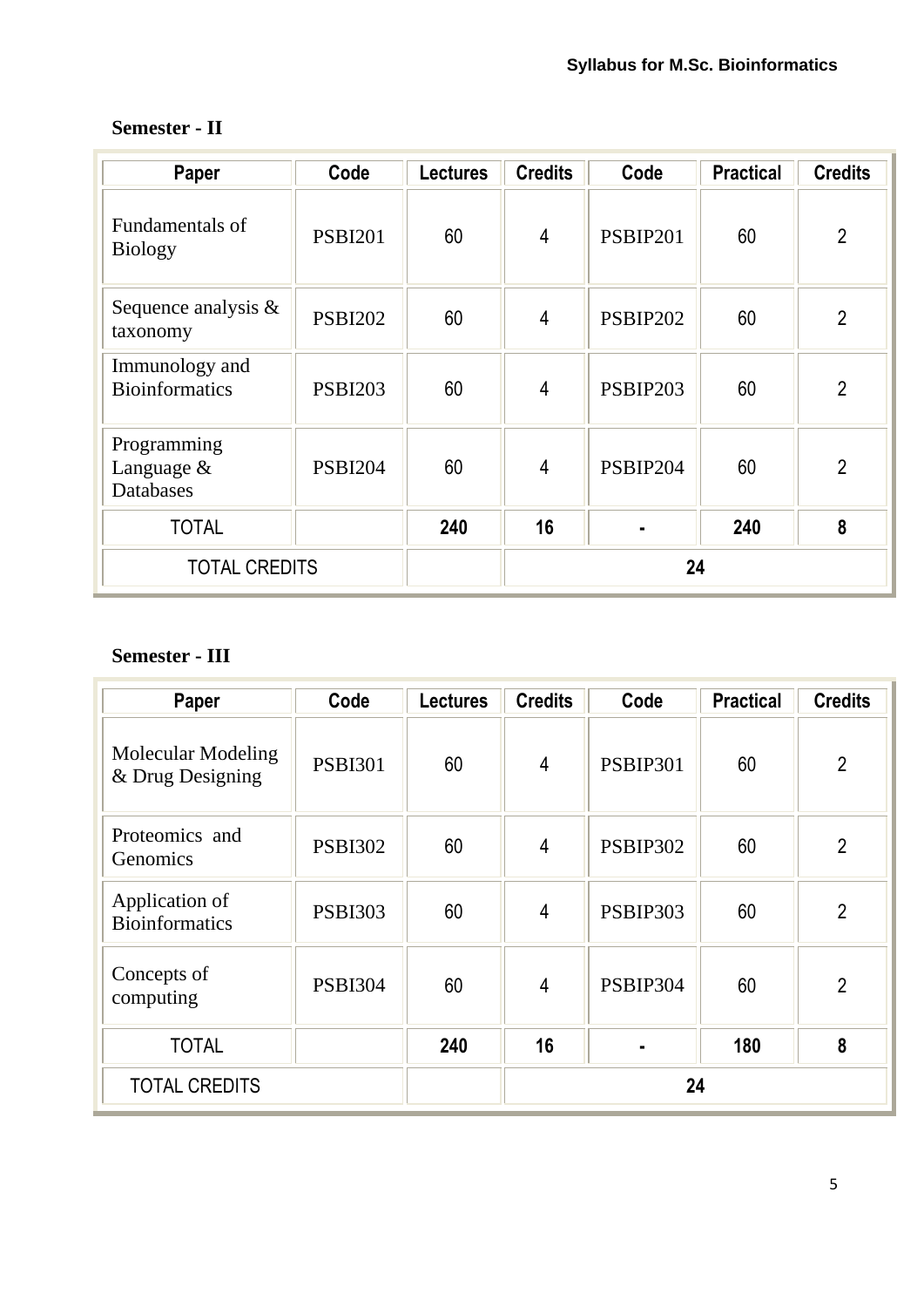| Paper                                         | Code           | <b>Lectures</b> | <b>Credits</b> | Code            | <b>Practical</b> | <b>Credits</b> |
|-----------------------------------------------|----------------|-----------------|----------------|-----------------|------------------|----------------|
| <b>Molecular Modeling</b><br>& Drug Designing | <b>PSBI401</b> | 60              | $\overline{4}$ | <b>PSBIP401</b> | 60               | $\overline{2}$ |
| Proteomics and<br>Genomics                    | <b>PSBI402</b> | 60              | 4              | PSBIP402        | 60               | $\overline{2}$ |
| Application of<br><b>Bioinformatics</b>       | <b>PSBI403</b> | 60              | $\overline{4}$ | PSBIP403        | 60               | $\overline{2}$ |
| Concepts in<br>computing                      | <b>PSBI404</b> | 60              | $\overline{4}$ | PSBIP404        | 60               | $\overline{2}$ |
| <b>TOTAL</b>                                  |                | 240             | 16             |                 | 300              | 8              |
| <b>TOTAL CREDITS</b>                          |                |                 | 24             |                 |                  |                |

### **Semester IV**

\*Lectures allotment includes periods for seminar & presentations.

\*Units equally distributed between two terms.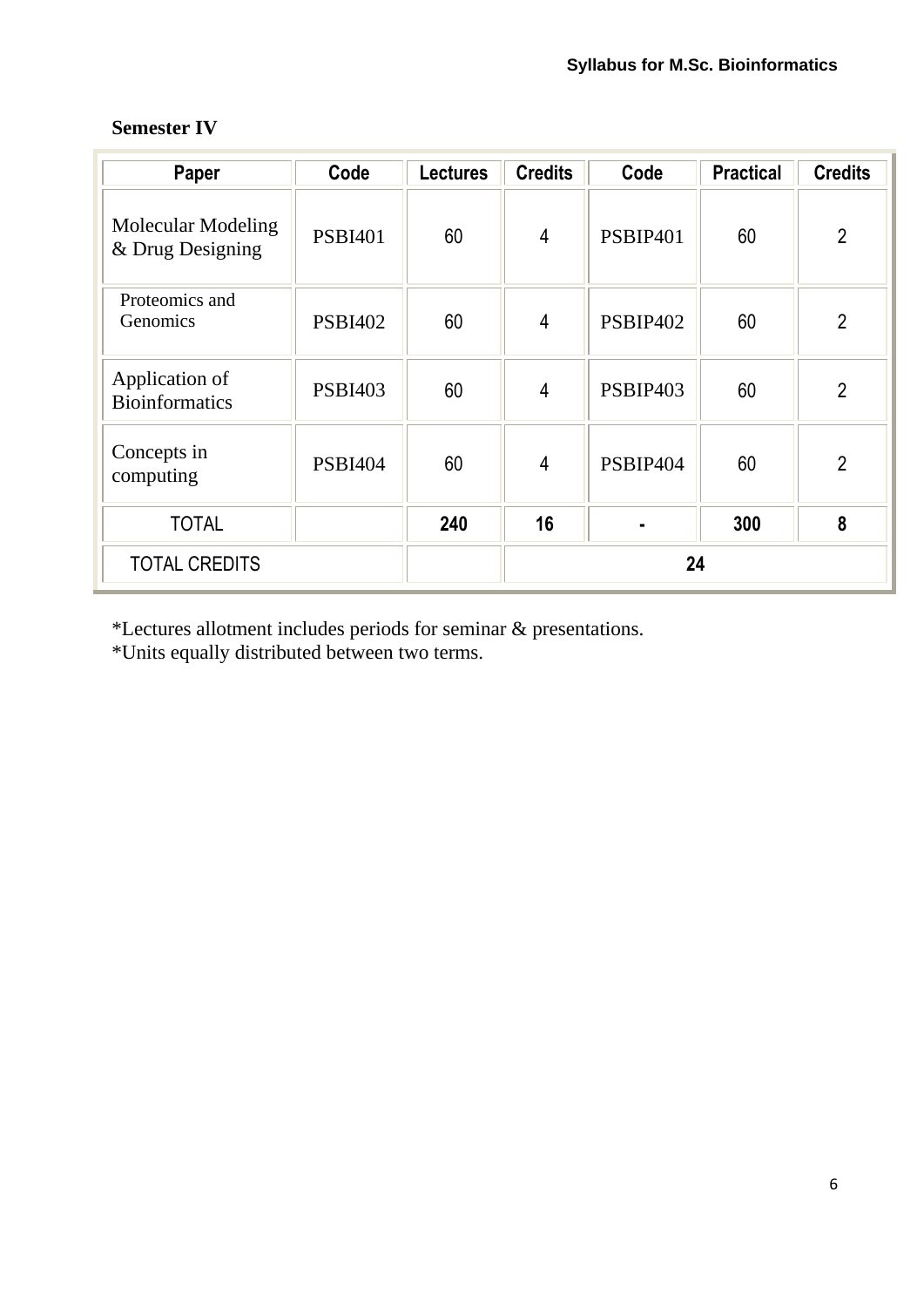# **MODULAR DISTRIBUTION OF TOPICS**

| <b>FIRST SEMESTER</b>                                | <b>SECOND SEMESTER</b>                                      |
|------------------------------------------------------|-------------------------------------------------------------|
| (PSBI101: Fundamentals of Biology)                   | (PSBI201: Fundamentals of Biology)                          |
| 101.1 Structure of Major Biomolecules                | 201.1 Concept of central dogma of life                      |
| 101.2 Cell biology and Genetics                      | 201.2 Genomics organization                                 |
| 101.3 Metabolism                                     | 201.3 Cell-Cell communication<br>and<br>Signal transduction |
| 101.4 Protein chemistry                              | 201.4 Applied genomics                                      |
|                                                      |                                                             |
| (PSBI102: Sequence analysis and<br>taxonomy)         | (PSBI202: Sequence analysis and<br>taxonomy)                |
| 102.1 Sequence and Structure Databases               | 202.1 Heuristic Methods of Sequence<br>alignment            |
| 102.2 Composite Databases                            | 202.2 Multiple Sequence Alignments                          |
| 102.3 Pair wise sequence alignment                   | 202.3 Taxonomy and Phylogeny                                |
| 102.4 Dynamic programming Algorithm                  | 202.4 Data mining                                           |
|                                                      |                                                             |
| (PSBI103: Biostatistics)                             | (PSBI203: Immunology And<br><b>Bioinformatics</b> )         |
| <b>Basics of Mathematics</b><br>103.1                | 203.1 Introduction to Immune systems                        |
| <b>Statistical Measures</b><br>103.2                 | 203.2 Receptors and MHC                                     |
| 103.3<br><b>Bivariate Distribution</b>               | 203.3 Immunoinformatics and<br>vaccinology                  |
| 103.4<br>An Introduction to Statistical<br>inference | 203.4 Patinformatics                                        |
|                                                      |                                                             |
| (PSBI104: Programming language and<br>databases)     | (PSBI204: Programming language and<br>databases)            |
| 104.1 Fundamentals of Computing and                  | 204.1 SOL                                                   |
| Database systems                                     |                                                             |
| 104.2 Introduction to C                              | 204.2 Introduction To Linux                                 |
| 104.3 Introduction to $C++$                          | 204.3 HTML & XML                                            |
| <b>104.4 RDBMS</b>                                   | 204.4 Advanced $C++$                                        |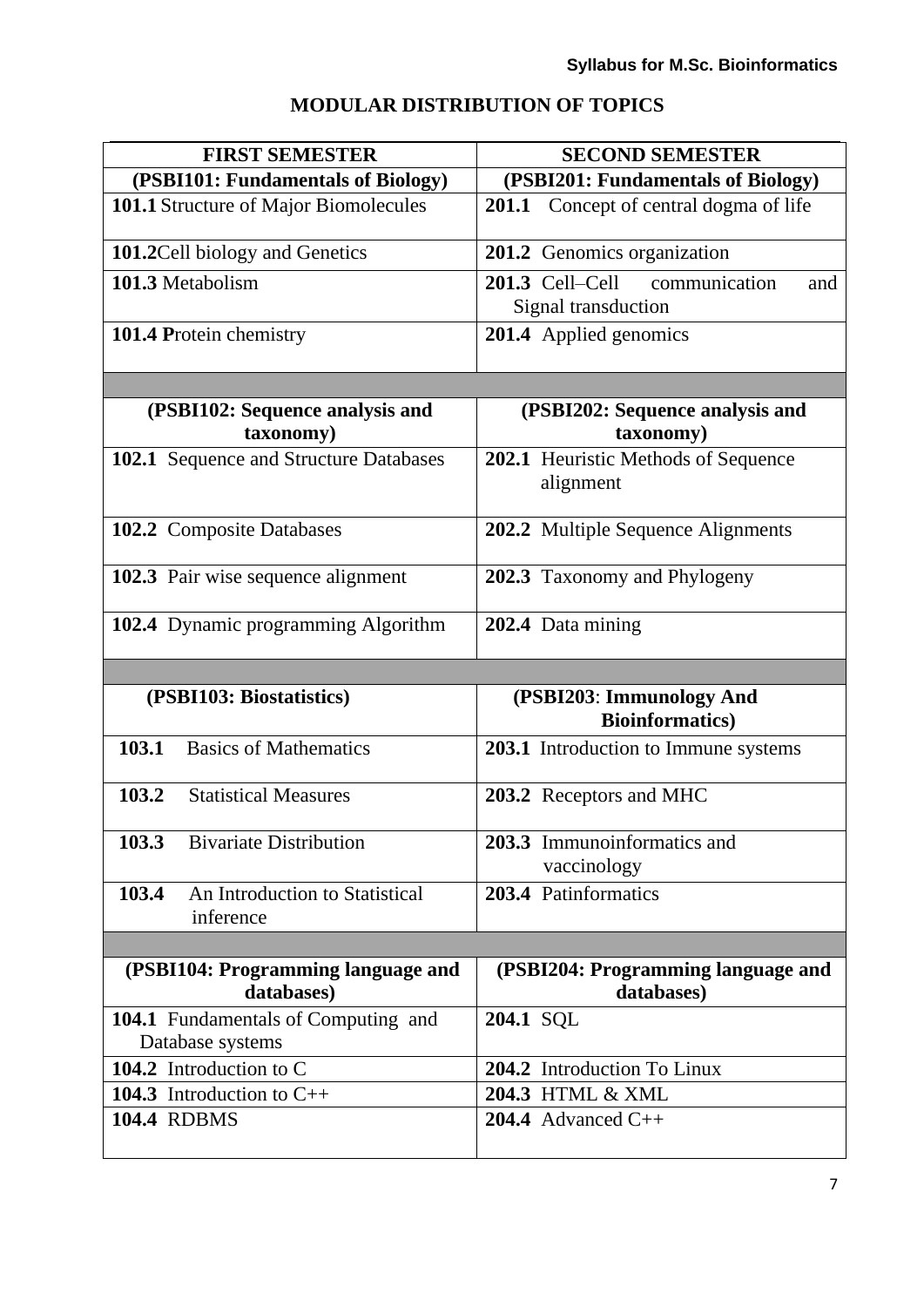# **MODULAR DISTRIBUTION OF TOPICS**

| <b>THIRD SEMESTER</b>                                               | <b>FOURTH SEMESTER</b>                                |
|---------------------------------------------------------------------|-------------------------------------------------------|
| (PSBI301: Molecular modeling and                                    | (PSBI 401: Molecular modeling and drug                |
| drug designing)                                                     | designing)                                            |
| 301.1 Introduction to Molecular                                     | 401.1Drug Delivery systems                            |
| Modelling                                                           |                                                       |
| 301.2 Cheminformatics                                               | 401.2 Orphan receptors & reverse                      |
|                                                                     | pharmacology                                          |
| 301.3 Combinatorial Chemistry                                       | 401.3QSAR                                             |
| 301.4 Drug Designing                                                | 401.4Molecular modeling & drug designing<br>softwares |
|                                                                     |                                                       |
| (PSBI302: Proteomics and Genomics)                                  | (PSBI402: Proteomics and Genomics)                    |
| <b>302.1 Tools</b><br>study<br>Structure<br>of  <br>to<br>molecules | 402.1 Global profiling technologies                   |
| 302.2 Techniques for separation                                     | 402.2 Genomics                                        |
| 302.3 Detection of known molecules                                  | 402.3 Applied Genomics                                |
| 302.4 Sequencing of Nucleic acids and<br>proteins                   | 402.4 Functional proteomics                           |
|                                                                     |                                                       |
| (PSBI303: Applications of<br>bioinformatics)                        | (PSBI403: Applications of bioinformatics)             |
| 303.1 Secondary Structure Prediction of<br>Protein                  | 403.1 Machine Learning Techniques                     |
| <b>303.2</b> Tertiary Structure Prediction of                       | 403.2 Algorithms and techniques for                   |
| Protein                                                             | Microarray analysis                                   |
| 303.3 Bioinformatics Perspectives on<br>Human Diseases              | 403.3 Medical Informatics                             |
| Markov and Hidden Markov<br>303.4<br>Models                         | <b>403.4</b> Bioinformatics & systems biology         |
|                                                                     |                                                       |
| (PSBI304: Concepts in computing)                                    | (PSBI404: Concepts in computing)                      |
| Introduction to OOPs concept and<br>304.1<br><b>JAVA</b>            | <b>404.1</b> Introduction to Perl and data types      |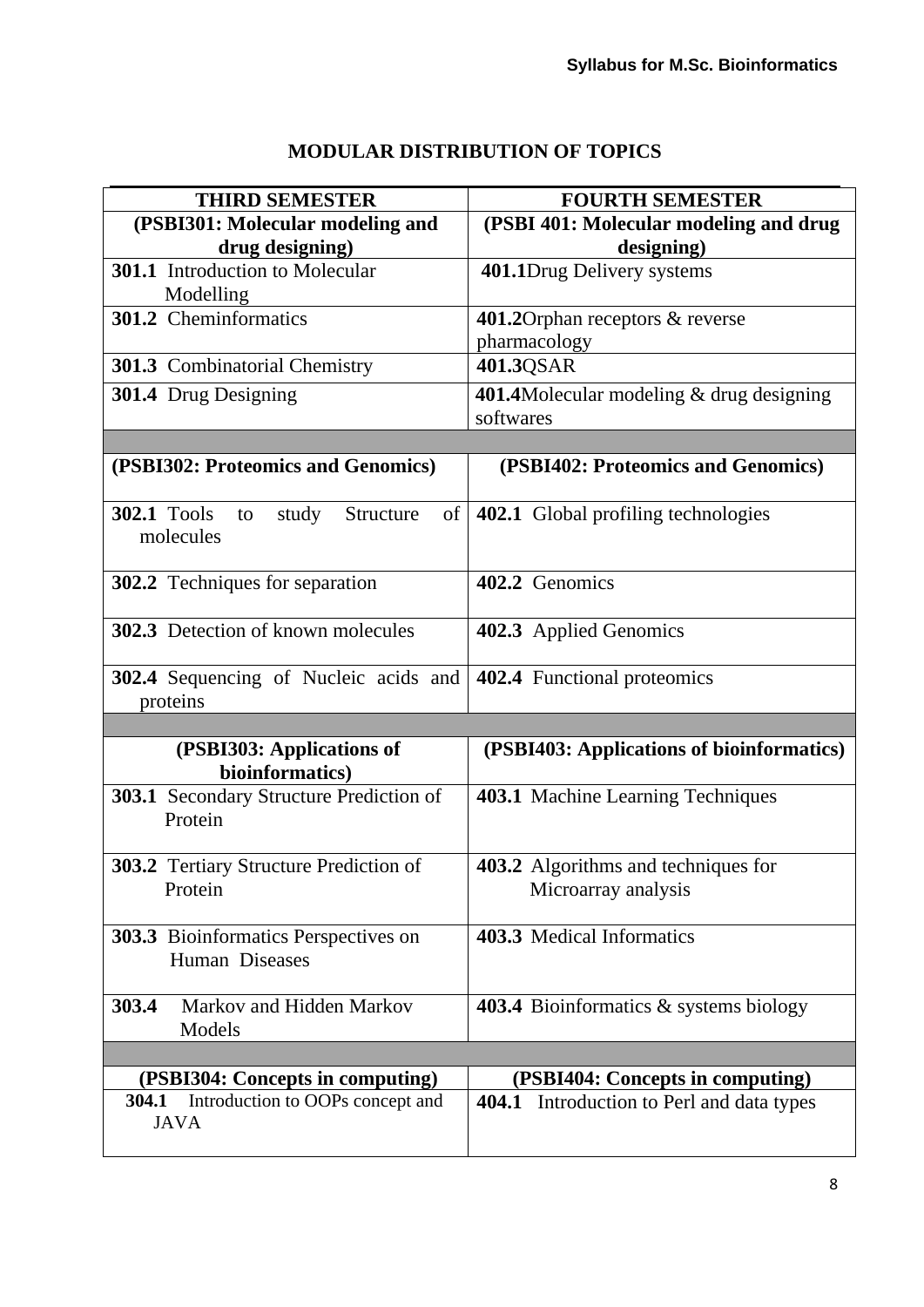# **Syllabus for M.Sc. Bioinformatics**

| 304.2 Core JAVA         | 404.2 Regular Expressions in Perl               |
|-------------------------|-------------------------------------------------|
| 304.3 JDBC              | 404.3 File Handling and Directories in Perl     |
| 304.4<br><b>BioJava</b> | <b>404.4</b> CGI Perl and Database connectivity |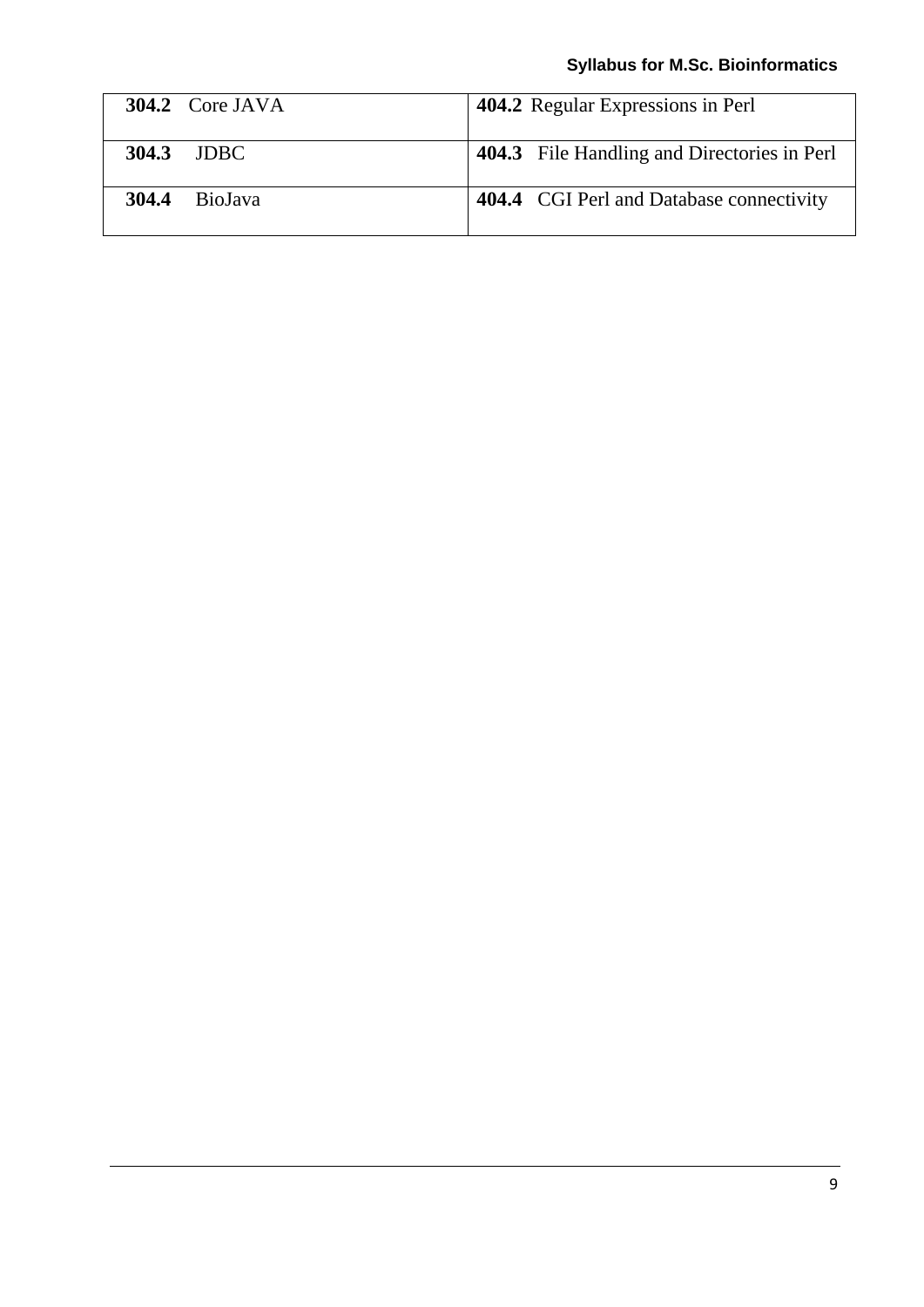### **PSBI101 FUNDAMENTALS OF BIOLOGY**

### **101.1 Cell Biology (15)**

- Cell Membranes- fluid mosaic model and its functions. Membrane transport, Na-K Pump
- Structure, various models, its function. Cellular transport
- Structure and Function of cells and intracellular organelles (of both prokaryotes and eukaryotes)
- Organelles bounded by double membrane, viz. nucleus, mitochondria, chloroplast etc., endo symbiont theory
- Organelles bounded by single membrane viz. peroxisomes, lysosome, endoplasmic reticulum, Golgi apparatus, vacuoles etc.
- Cytoskeleton- Introduction to microfilaments, microtubules, and intermediate filaments, Nucleation
- Mechanism of cell division including (mitosis and meiosis) and concept of motors

### **101.2 Structure of Major Biomolecules (15)**

- Carbohydrates: Structure and Classification, Glycosaminoglycans, Proteoglycans and Glycoproteins
- Lipids: Structure and Classification, Acylglycerols; Phospholipids, Sphingolipids, Cholesterol and Membranes; Isopienoids, Icosanoids and their biological importance
- Nucleic Acids: RNAand DNA; Different Structural Forms of DNA; Different Types of RNA.

# **101.3 Metabolism (15)**

- Glycolysis, Feeder Pathways for Glycolysis, its regulatory mechanisms, Citric acid cycle and its regulations.
- Oxidative phosphorylation and electron transport chain.
- Digestion, Mobilization, and transport of fats.
- Oxidation of Fatty Acids, Ketone Bodies Biosynthesis of Fatty Acids, Membrane Phospholipids
- Overview of Nitrogen Metabolism, biosynthesis and Degradation of Amino Acids

# **101.4 Protein Chemistry (15)**

- Amino Acids and Peptides; Primary, Secondary, Tertiary and Quaternary Structure.
- Various types of interactions –hydrophobic, hydrogen bonds, entropy, enthalpy etc.
- Protein Folding, Chaperones.
- Anfinsen experiment.
- Allosteric Proteins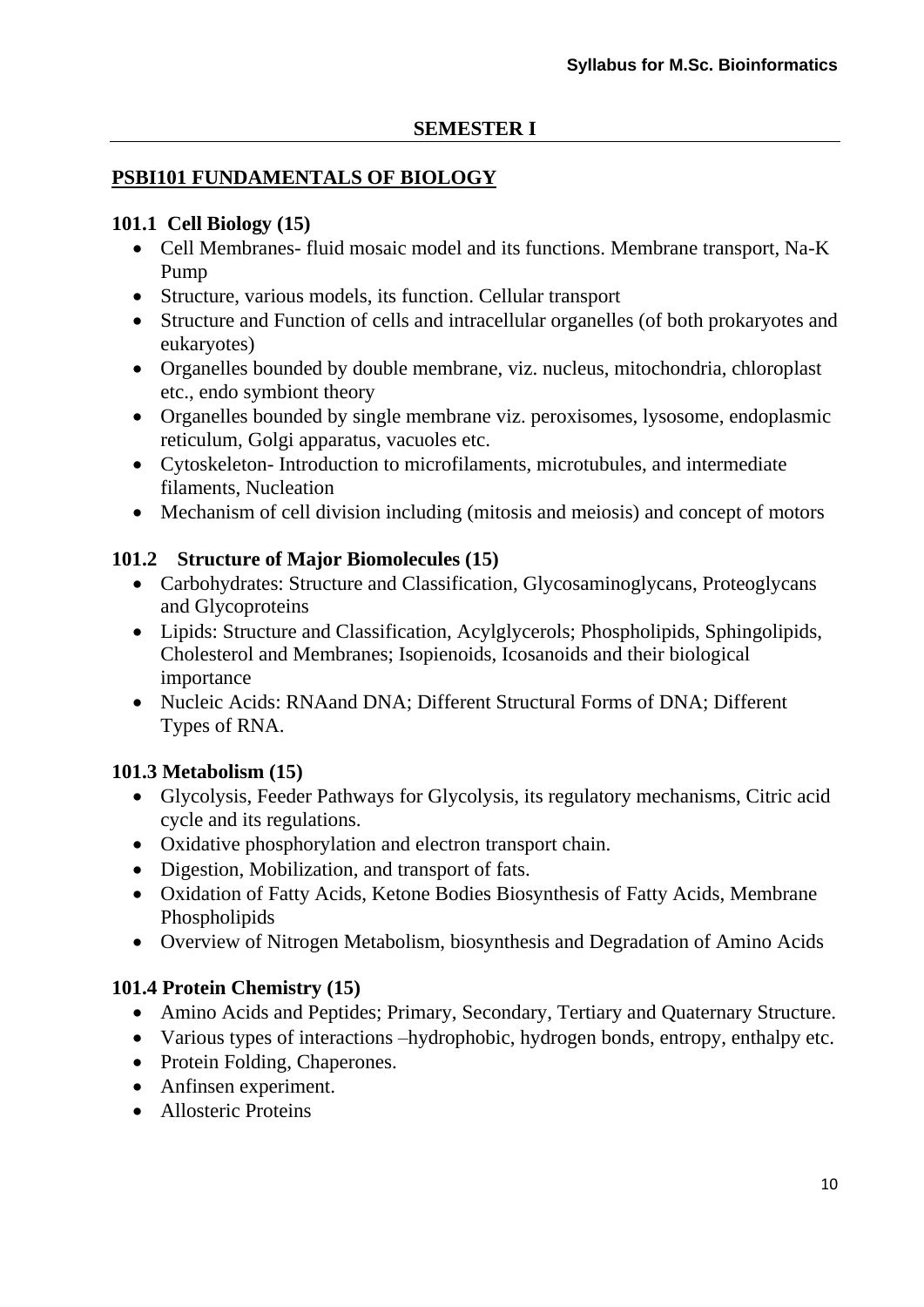### **PSBI102 SEQUENCE ANALYSIS AND TAXONOMY**

#### **102.1 Sequence and Structure Databases (15)**

- Major Bioinformatics resources NCBI, EXPASY,EBI
- Literature database eg. PUBMED
- Nucleic acid : GENBANK, EMBL, DDBJ
- Protein structure: domains, motifs
- Protein sequence databases: PIR, SWISSPROT, TrEMBL
- Protein structure databases: NDB, PDB, CCSD.
- Genome Database at NCBI, EBI, TIGR, SANGER
- o Viral genomes
- o Archeal and Bacterial Genomes
- o Eukaryotic genomes with special reference to model organisms (yeast,
- o Drosophila, C*.elegans*, Rat, Mouse) Human, Plants such as *Arabidopsis thaliana*, Rice, etc.
- Repositories for high throughput genomic sequences: EST, STS, GSS

#### **102.2 Composite Databases (15)**

- Concepts of derived databases with examples
- History, content and applications of the following databases: Prosite, PRODOM, Pfam, PRINTS, DSSP, INTERPRO, Catalytic site atlas (EBI) etc. with examples

#### **102.3 Pair wise Sequence alignment (15)**

- Various file formats for bio- molecular sequences
- Basic Concepts of sequences similarity, Identity and homology
- Definition of homologues, orthologues, Paralogues
- DOT Matrix analysis
- Scoring matrices: Basic concepts of scoring matrix, PAM and BLOSUM series and principles based on which these matrices are derived.Difference between distance & similarity

#### **102.4 Dynamic Programming Algorithm (15)**

- Concepts of sequence alignments
- Needleman & Wunch, Smith & Waterman algorithms for Pairwise alignment
- Use of pairwise alignments for analysis of Nucleic acid and Protein
- Sequences and interpretation of results
- Advance sequence analysis methods :QTL,CNP,LOH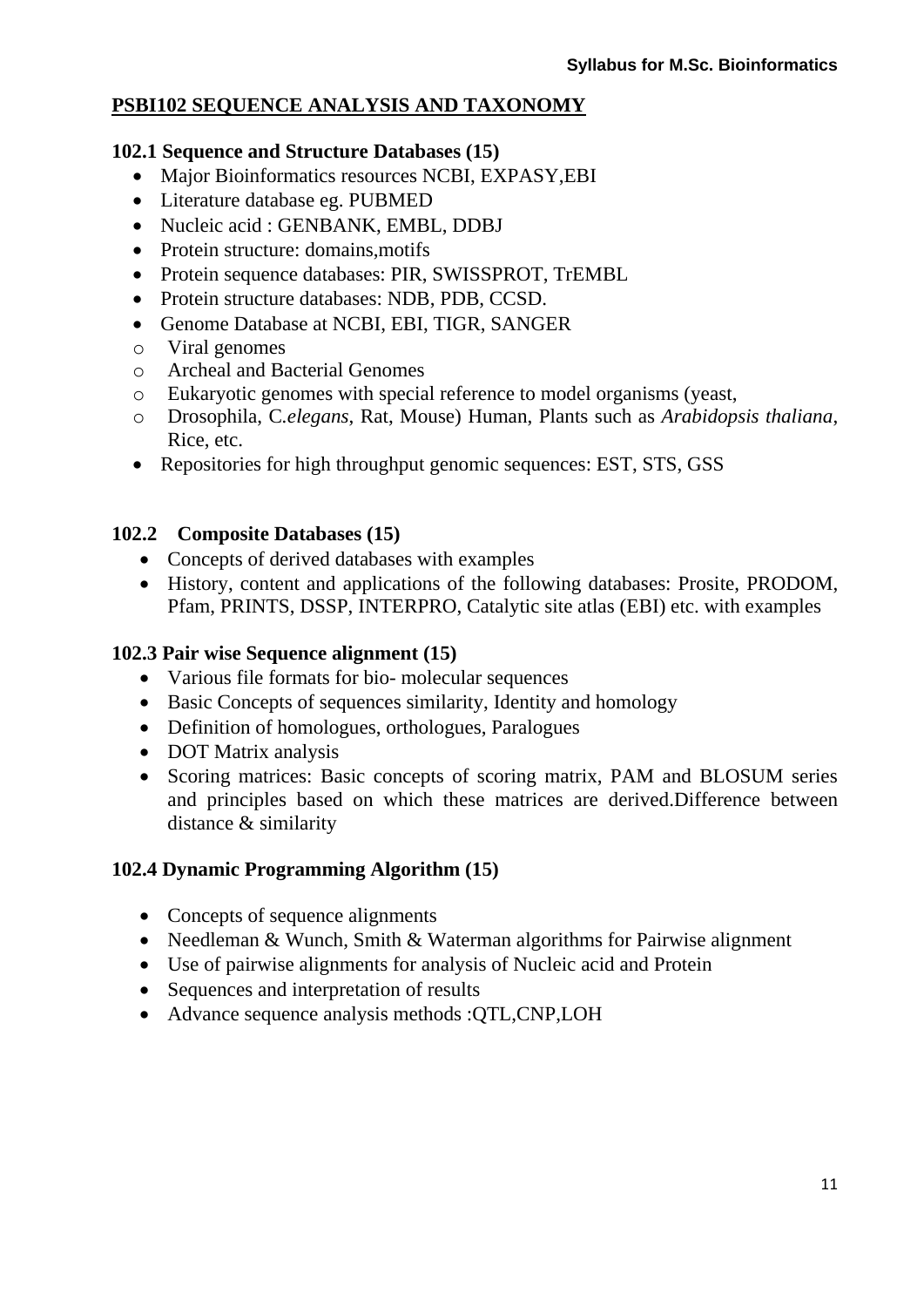### **PSBI103 Biostatistics**

### **103.1 Basics of Mathematics**

- Limits, Complete and Partial Differentials of Function, Integration: Definite and Non definite, Logarithms, Ordinary differential equations (first order), Partial differential equations -example from biology, Additions and Subtraction, Dot product and cross product of vectors, Scalar triple product
- Matrix algebra and Eigen Vectors Addition, Subtraction, Multiplication, transpose inverse and conjugate of matrix, Poisson and Extreme value Distribution Fourier Series, Fourier Transform, Laplace Transform

### **103.2 Statistical Measures (15)**

- Mean, mode, median, Variance, standard deviation, coefficient of variation, Raw and Central Moments upto fourth order, measures of skewness and kurtosis
- Introduction to theory of Probability, Conditional Probability, Bayesian Rules,
- Random variable, Distributions of random variables, Binomial, Poisson, Geometric,Normal distribution, Central Limit Theorem. Normal approximation to Binomial and Poisson distributions

### **103.3 Bivariate Distribution (15)**

- Discrete and Continuous. Marginal distributions.
- Conditional distributions independence
- **Linear Regression:**
- o Fitting of a straight line by Least Squares
- o Fitting of curves reducible to linear forms by transformation. Concept of Linear Regression Model with more than one explanatory variables Formulae of (Ordinary Least Square) OLS estimators of regression coefficients and their variances

### **103.4 An Introduction to statistical inference (15)**

- Hypothesis testing: Simple and composite hypotheses ,Null and alternative hypotheses critical region Type I and Type II errors Level of significance p- value, power of a test
- Test of significance viz. Z test, t test, pair t test, chi2tests
- Non parametric tests: Single sample tests—Run test, sign test
- Two sample tests- Run test, sign test median test, , Kruscal-Wallis test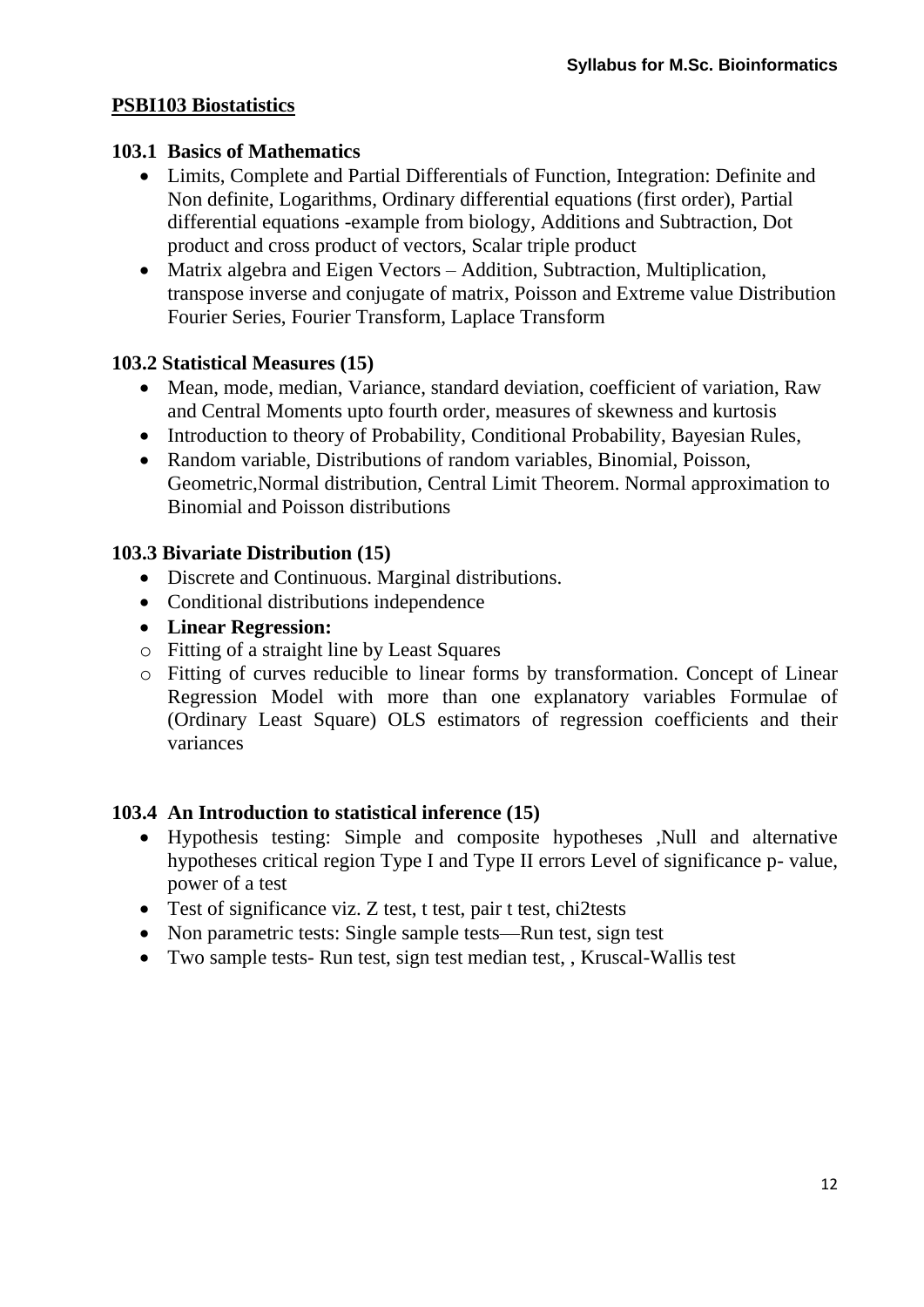# **PSBI104PROGRAMMING LANGUAGE & DATABASES**

### **104.1 Fundamentals of Computing and introduction to Database systems (15)**

- Overview and functions of a Computer System
- Memory: Register, buffer, RAM, PROM, EPROM, EEPROM
- Overview of various computer threats viz. Trojan horses, viruses etc.
- Operating systems concepts(Windows, Unix, Linux)
- Software Development Life cycle (SDLC)
- Concepts of various types of Databases
- Data models
- Instances & Schemes
- $\bullet$  E R Model:
- o Entity and entity sets
- o Relations and relationship sets
- $O$  E R Diagram
- o Reducing E- R diagram to tables
- Network Data model: Basic concepts
- Big data storage: Cloud computing

### **104.2 Introduction to C (15)**

- Introduction to software programming
- Data types in C, int, float char etc
- Control statements, if, else, else if, loops like for, while, do while, Switch, break, Continue etc.
- Arrays (single and double), Sorting and searching method in array (linear & Binary)
- Functions (call by value, call by reference)
- Pointers (pointer to functions, pointer to array, pointer to structure)
- Structure in C and string manipulations
- Basic Input output and File handling etc.

### **104.3 Introduction to C++ (i) (15)**

- Input and Output :cin, cout, escape sequences, include directives and Namespaces, indenting and comments, operator precedence
- Functions
- Function prototypes, built in functions and user defined functions, function overloading, call by reference, call by value, const member functions, inline and recursive functions, math library functions
- Derived data types
- Structure in  $C_{++}$  and string manipulations
- Basic Input output and File handling etc.

# **104.4 RDBMS (15)**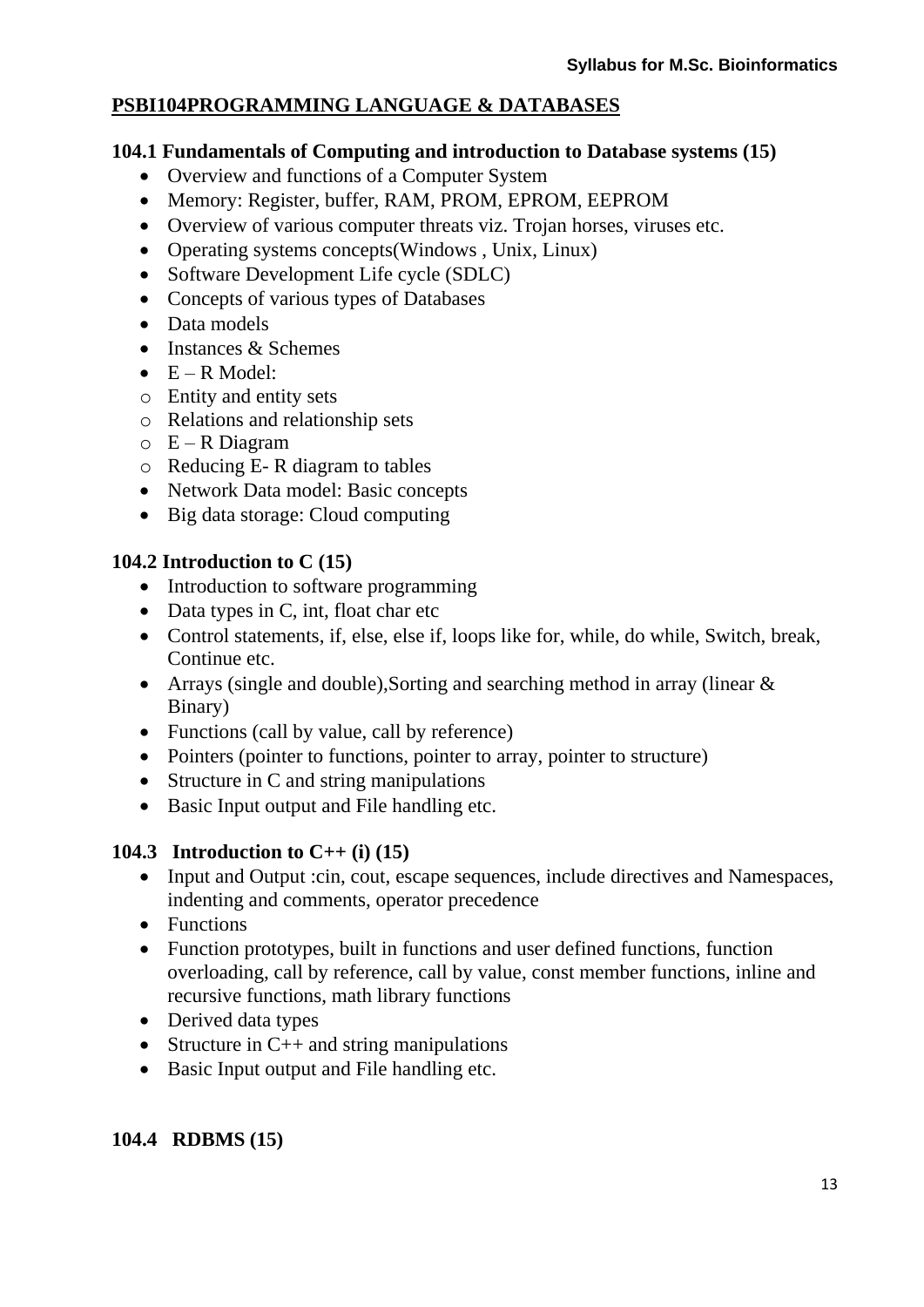- Relational database design; Oracle objects Tables, Views, Indexes,
- Sequences; Synonyms, Snapshots
- Databases table space, Data file, Blocks, Extents, Segments
- Oracle Background Processes, Control files; Oracle memory Management
- Security, Grants, Roles, Privileges
- DBA Oracle server Manager; Export- Import/ SQL Monitor Backup & recovery( Archiving); Physical storage & Logical storage
- Oracle Reports Reports Features; Full Integration with Forms and graphics
- Data Normalization

### **SEMESTER I PRACTICAL SYLLABUS**

### **PSBIP101**

- Identification of various stages in mitosis and meiosis from permanent slides
- Biochemical estimation of carbohydrates
- Biochemical estimation of proteins

### **PSBIP102**

- Search methods viz. Basic, Advanced and LIMITS w.r.t NCBI, EBI, Swiss-Prot, PDB etc.
- Submission Of Biological Sequences
- Biological Databases: Study of different Biological databases (esp. the ones given below), Format, their distinguishing features, Uses and Applications
- Sequence databases: EMBL, DDBJ, GenBank, UniProt, PIR, TrEMBL
- Domain database: Prosite, PRINT, Pfam, BLOCK
- Structure database: PDB, protein explorer
- Specialized database: KEGG, PUBMED, OMIM

### **PSBIP103**

• Report on Industrial visits – minimum one

### **PSBIP104**

- SQL: Creating databases in Oracle, using various data types and granting privileges, Use of SQL Server and mySQL
- Writing programs on C viz:
	- o Finding prime numbers, Fourier series.
	- o Reading a DNA sequence, Translating into RNA sequence.
	- o From DNA or RNA to Polypeptide sequence.
- Use of statistical packages such as SPSS or Matlab or R statistics packages etc.
- Population distribution studies, Performing statistical tests such as chi square, ANOVA etc.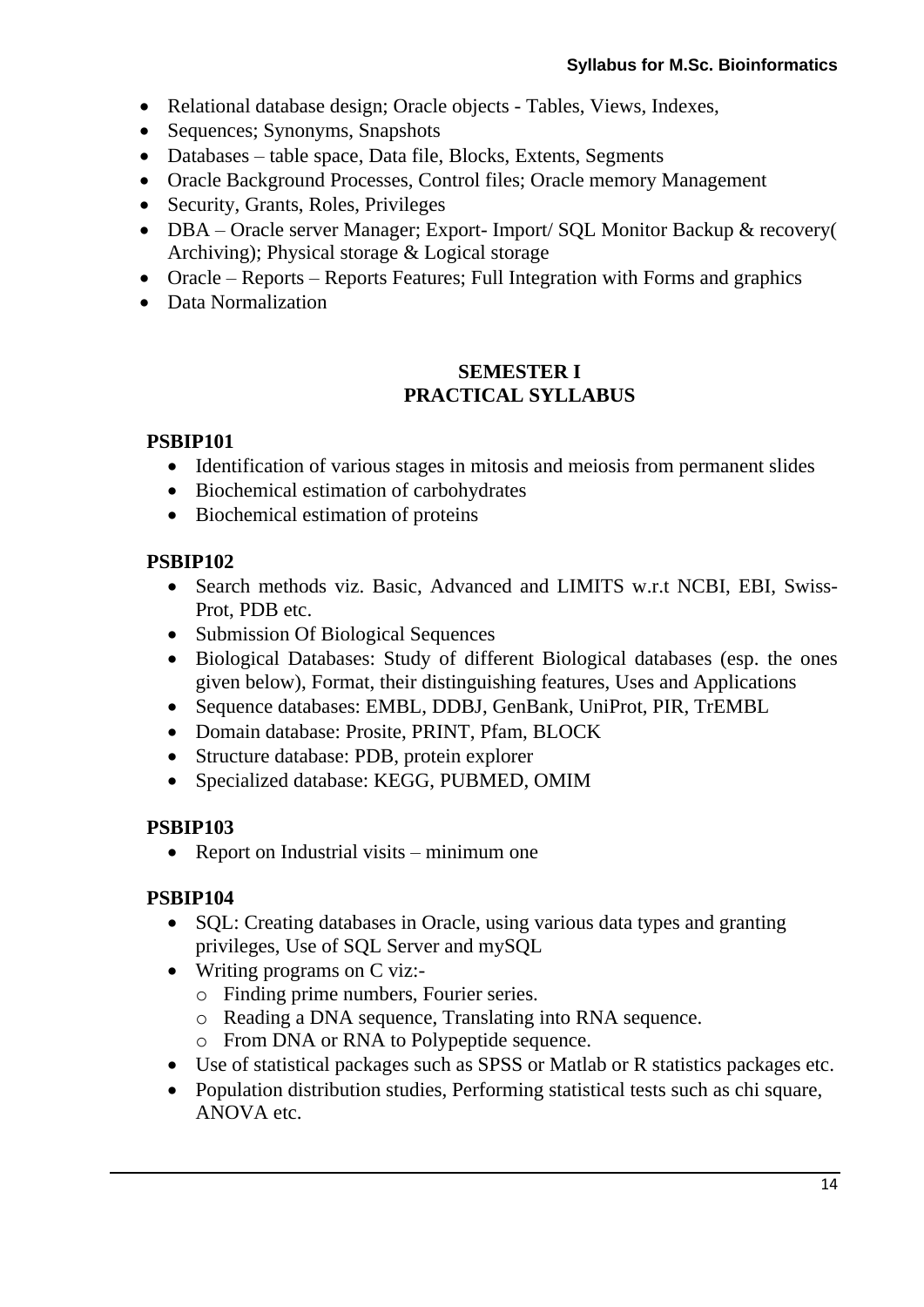### **PSBI201 FUNDAMENTALS OF BIOLOGY**

### **201.1 Enzyme Kinetics (15)**

- Introduction to Enzymes
- Units of activity, coenzymes and metal cofactors.
- Temperature and PH effects
- Michaelis Menten Kinetics
- Feedback inhibition and activation
- Ribozyme and abzymes

### **201.2 Concept of Central Dogma / Concept of Gene & Gene Organization (15)**

- DNA Replication, various enzymes involved, DNA topology, super coiling of DNA, origin of replication
- Operon model in prokaryotes and eukaryotes, *lac* operon, *trp* operon
- Transcription enzymes involved, sigma factor, DNA binding sites, initiation, elongation and termination
- Translation or protein synthesis enzymes or factors involved polyribosome
- Gene splicing, post translation modifications etc.

### **201.3 Cell – Cell communication and Signal transduction (15)**

- Signaling Pathways differentiation and programmed cell death (apoptosis)
- Cell Junctions, Cell Adhesion, Extracellular Matrix and integrins
- Cell–Cell interaction and signal transduction, signaling by hormones and
- Neurotransmitters

### **201.4 Recombinant DNA Technology (15)**

- History of rDNA Technology, enzymes involved restriction endonucleases, ligases etc.
- Cloning vectors plasmids, bacteriophage vectors for eukaryotes- YAC.
- DNA manipulation–cutting and joining DNA using nucleases and ligases, linkers and adapters
- Cloning strategies, construction of libraries
- Transformation of DNA into host cells, Screening for recombinants, blue white screening
- Application of recombinant DNA technology

# **PSBI202: SEQUENCE ANALYSIS & TAXONOMY**

### **202.1 Heuristic Methods of Sequence Alignment (15)**

- BLAST algorithms
- Psi blast and PHI Blast algorithm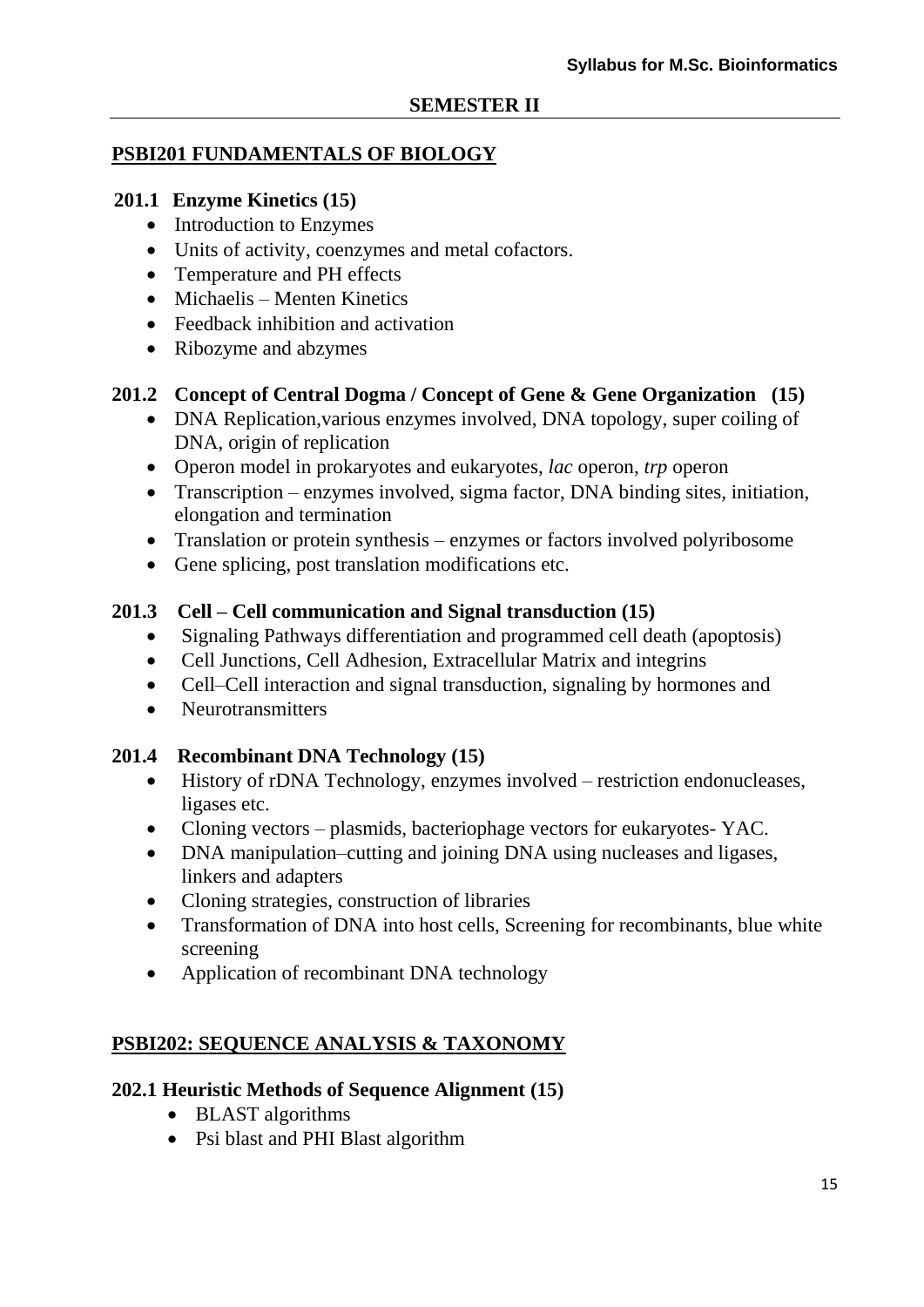- FASTA algorithms
- Various versions of basic BLAST and FASTA.
- Online use of the tools and interpretation of the results.

### **202.2 Multiple sequence alignment (15)**

- Concept of multiple sequence alignment and various applications of MSA.
- Concept of dendograms and its interpretation.
- Algorithm in MSA and its application
- Profiles , PSSM and its application

### **202.3 Taxonomy and Phylogeny (15)**

- Basic concepts in Systematics, taxonomy and phylogeny
- Nature of data used in taxonomy and Phylogeny
- Definition and description of Phylogenetic trees and various methods
- Clustering method UPGMA
- Cladistic method Parsimony
- Phylogenetic Analysis softwares Phylip, PAUP

### **202.4 Data Mining (15)**

- Concept of Data mining and definition of sequence patterns, motifs, blocks
- Various types of pattern representation
- Applying Data mining to global database
- Applying Microarray Data
- Data warehousing

### **PSBI203: IMMUNOLOGY AND BIOINFORMATICS**

### **203.1 Introduction to Immune systems (15)**

- Innate and adaptive immunity in vertebrates
- Antigen processing and presentation
- Contemporary challenges to the immune system
- Autoimmune diseases
- Antibodies
- Immunoglobulin classes and subclasses
- CDR and LDR regions and sequence numbering
- Immunogenetics & immunogenomics
- Hybridoma technology : applications
- Humanization of antibodies by design

### **203.2 Receptors and MHC (15)**

- Membrane receptors for antigen
- The B-cell, T-cell surface receptor- BCR and TCR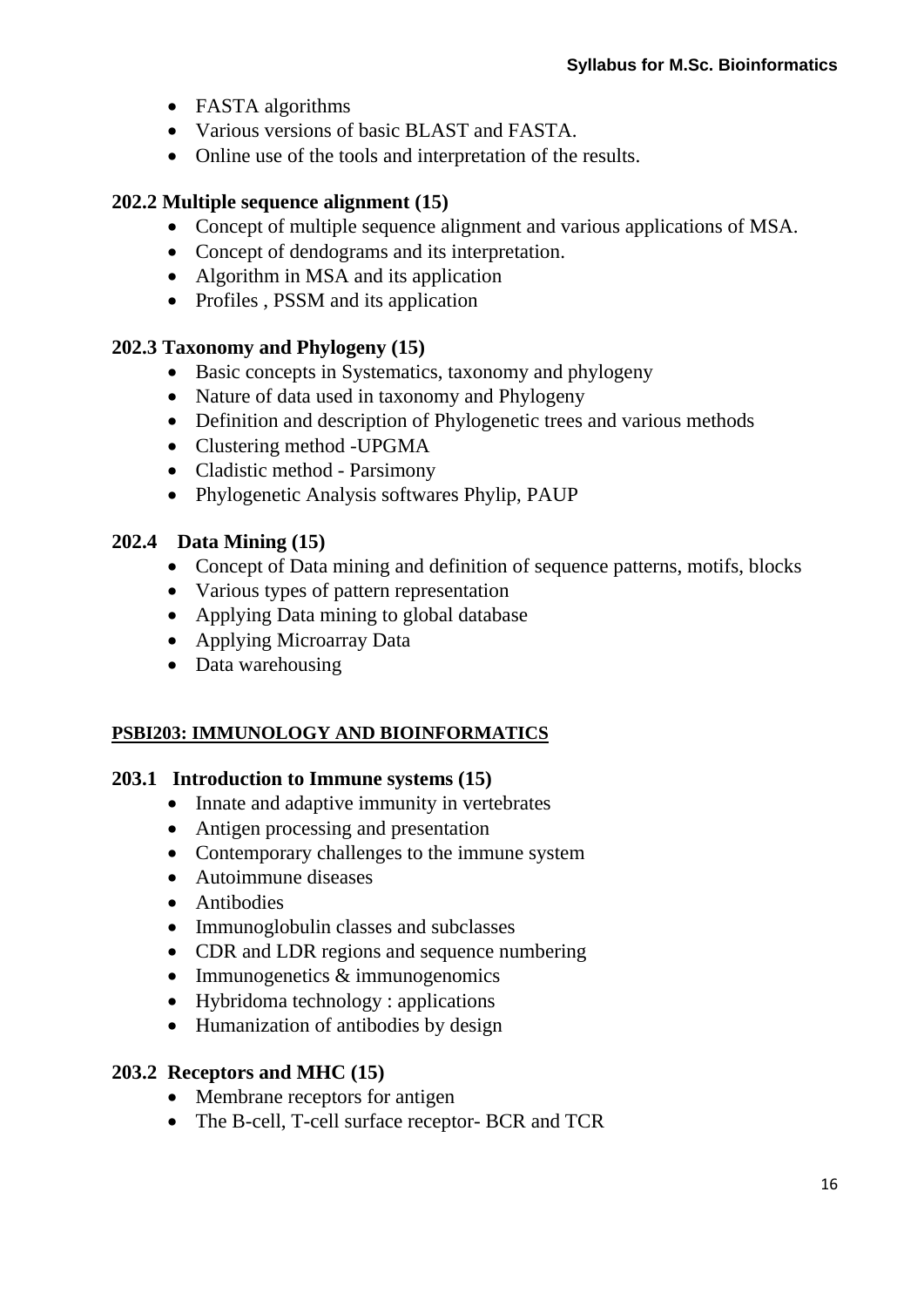- The major histocompatibility complex (MHC) its polymorphism, Causes polymorphism ,supertypes
- Epitopes
- Affinity Maturation
- Recognition of Antigen by B cells
- Neutralizing Antibody

### **203.3 Immunoinformatics and Vaccinology (15)**

- Overview of immunoinformatics.
- Databases & tools: IMGT & IEDB, BciPep, Epitome, CED, Ag-Ab.
- Molecular interactions
- Specificity, characterization
- Ag-Ab: Sequential and conformational epitopes
- MHC- peptide designing tool.
- T cell, B cell epitope prediction tool.
- Categories of vaccines
- Reverse vaccinology
- Rational Vaccine design
- Evolution and escape due to variations

### **203.4 Patinformatics (15)**

- IPR: Patents and reading the patent.
- Patinformatics
- Patent prosecution
- Copyrights

# **PSBI204 PROGRAMMING LANGUAGE & DATABASES**

### **204.1 SQL (15)**

- Select statement
- Data definition statement; Data Manipulation Statements
- Data Control Statement
- Other Database Objects (Views, Sequences, Synonyms); Introduction to Application
- Program Executor; Standard Controls; Data Access Using data Control
- Connecting to Oracle

### **204.2 Introduction to Linux (15)**

- History and design
- Principles of Linux
- Functions of Linux OS
- Basic shell commands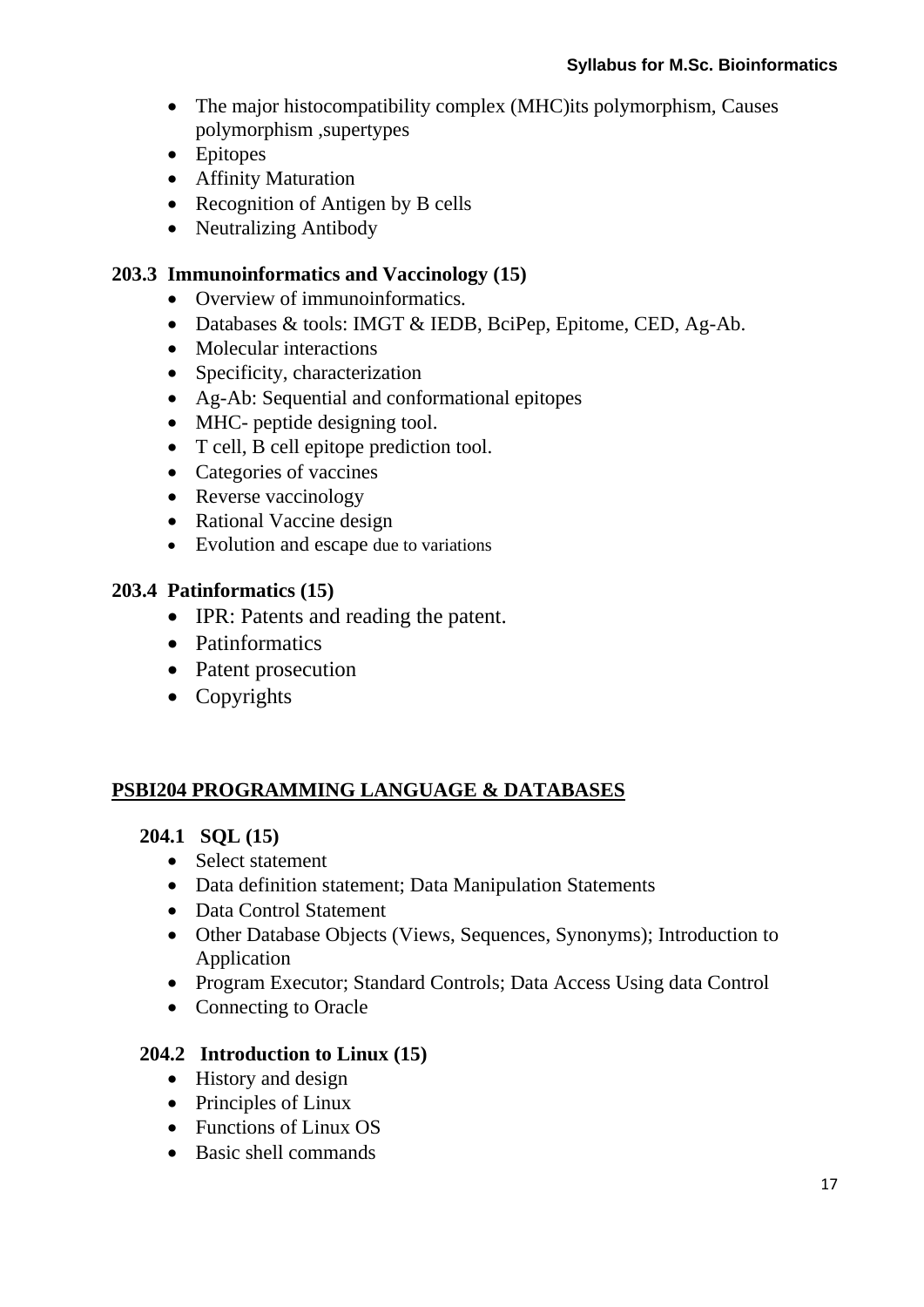- Understanding Linux file permissions
- Basic script building
- File creation in Linux

### **204.3 HTML & XML (15)**

- Introduction to HTML and XML, basic HTML tags
- Tables , hyperlinks, Image Insertion, marquee image mapping, Frame set
- HTML forms, Get and Post methods
- Basics of XML
- XML syntax and semantics
- XML Programming (in Java)
- XML software & its applications

### **204.4 Advanced C++ (15)**

- Basics of object oriented programming
- Concept of Object, class, Constructor and Destructors
- Inheritance, Data encapsulation
- Polymorphism
- Virtual function and friend function

# **SEMESTER II PRACTICAL SYLLABUS**

# **PSBIP201**

- Biochemical estimation of lipids
- Biochemical estimation of DNA
- Biochemical estimation of RNA

### **PSBIP202**

- Use of BLAST and its variants (specialy PSI and PHI Blast) for the identification of very similar and divergent sequences
- Use of FASTA and its comparison with BLAST
- Multiple sequence alignment using ClustalW and preparation of simple phylogenetic trees using Tree View etc.

### **PSBIP203**

• Report on Industrial visits – minimum one

### **PSBIP204**

 Linux: Basic Shell scripting: Files and directories (Listing, viewing, copying, making.).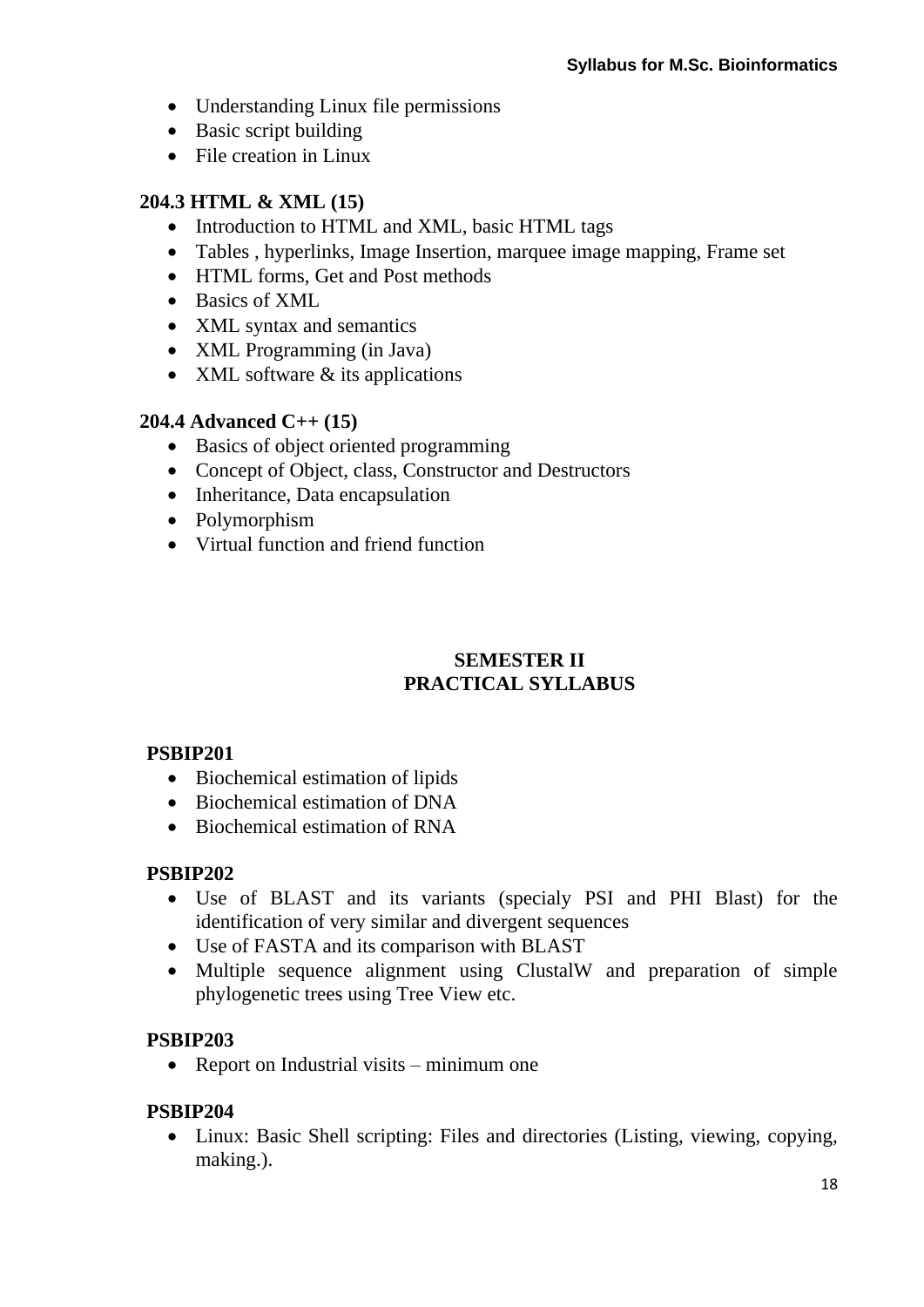- Using gcc compiler (Programming using  $C/C++$ ).
- Preparing a sample web pages in HTML and XML
- Writing programs based on advanced C++ viz :Demonstrate hybrid inheritance using C++, Runtime Polymorphism using Virtual Functions, Friend Function, friend class, Function overloading, Constructor overloading, this pointer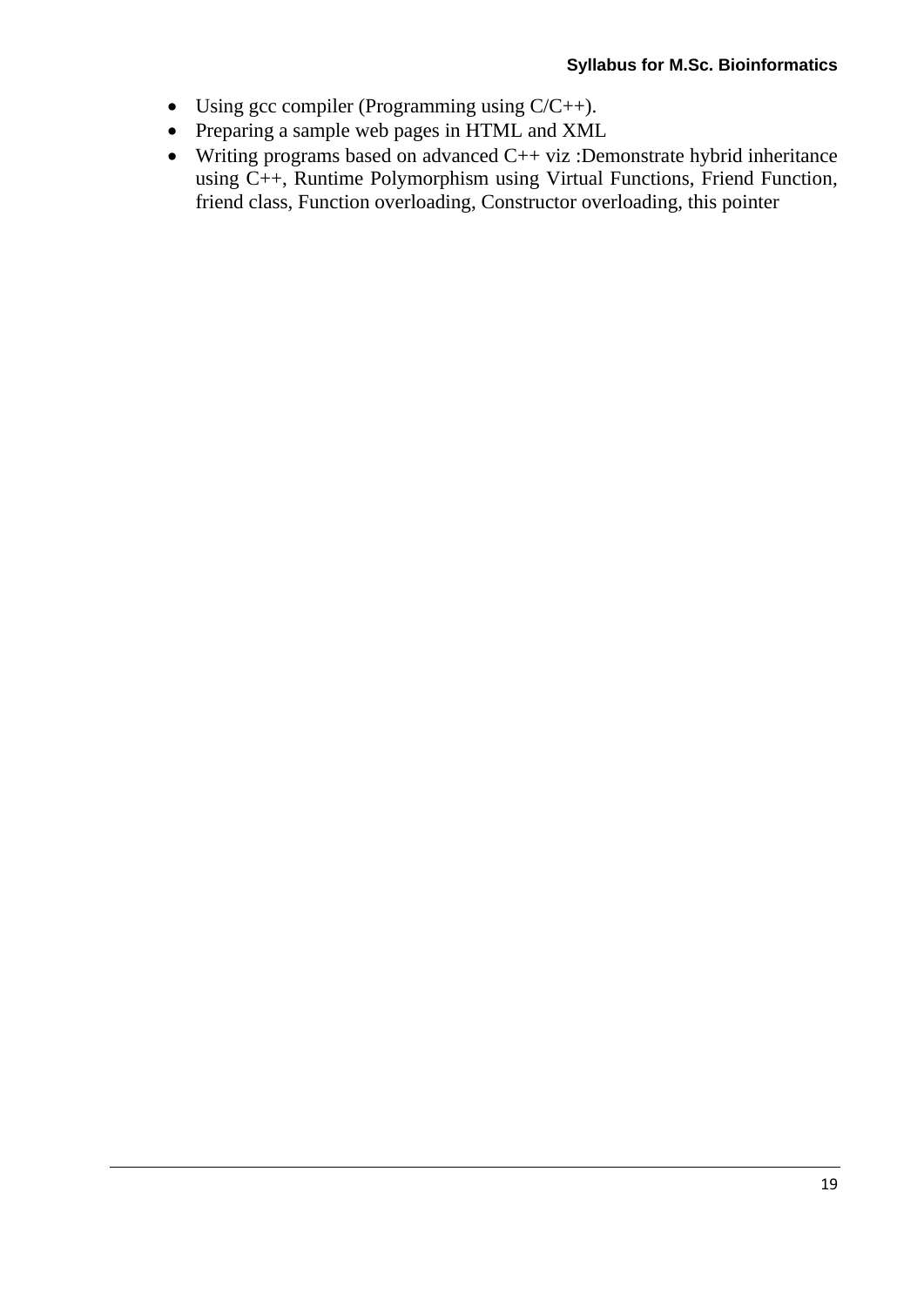### **SEMESTER III**

### **PSBI301 MOLECULAR MODELLING & DRUG DESIGNING**

#### **301.1 Introduction to Molecular Modeling (15)**

- Concepts of Molecular modeling, chirality and stereochemistry
- Theory and Practice of Energy minimization, Monte Carlo. Definition of the potential energy surface of a molecule, force field and generic form of a forcefield.
- Differences between molecular mechanics energy and the quantum mechanical energy of a system.
- Differences between Class I, Class II and Class III forcefields.
- Parametrization of a forcefield.
- Molecular Dynamics simulation: Major steps, Simulation models such as coarse grained, bead rod & bead spring models, Ensembles- microcanonical, canonical, isobaric-isothermal & grand canonical ensembles

#### **301.2Cheminformatics (15)**

- Storage & Retrieval methods
- Modeling of small molecules and conformer generation
- Databases of small molecules (PubChem, ZINC etc.)
- Structure activity
- Chemo-informatics tools for drug discovery

#### **301.3 Combinatorial Chemistry (15)**

- Analysis and design of combinatorial libraries
- Combinatorial chemistry
- Chemical Database Preparation for Compound Acquisition or Virtual Screening
- Preparing a Dataset for Compound Acquisition using Similarity and Diversity

#### **301.4 Drug Designing (15)**

- Physicochemical properties of drugs & Introduction to drug designing
- Concept of receptor/target site
- Lead identification and structure modification
- Concepts in molecular recognition, Drug like properties and associated empirical rules, structure based drug design
- Conformational search technique
- Target structure based Drug Design (Active site identification),
- The identification of novel drug targets (e.g. via the de-orphanisation of G-protein coupled receptors)
- Pharmacophore maps and filters for drug-likeliness and ADME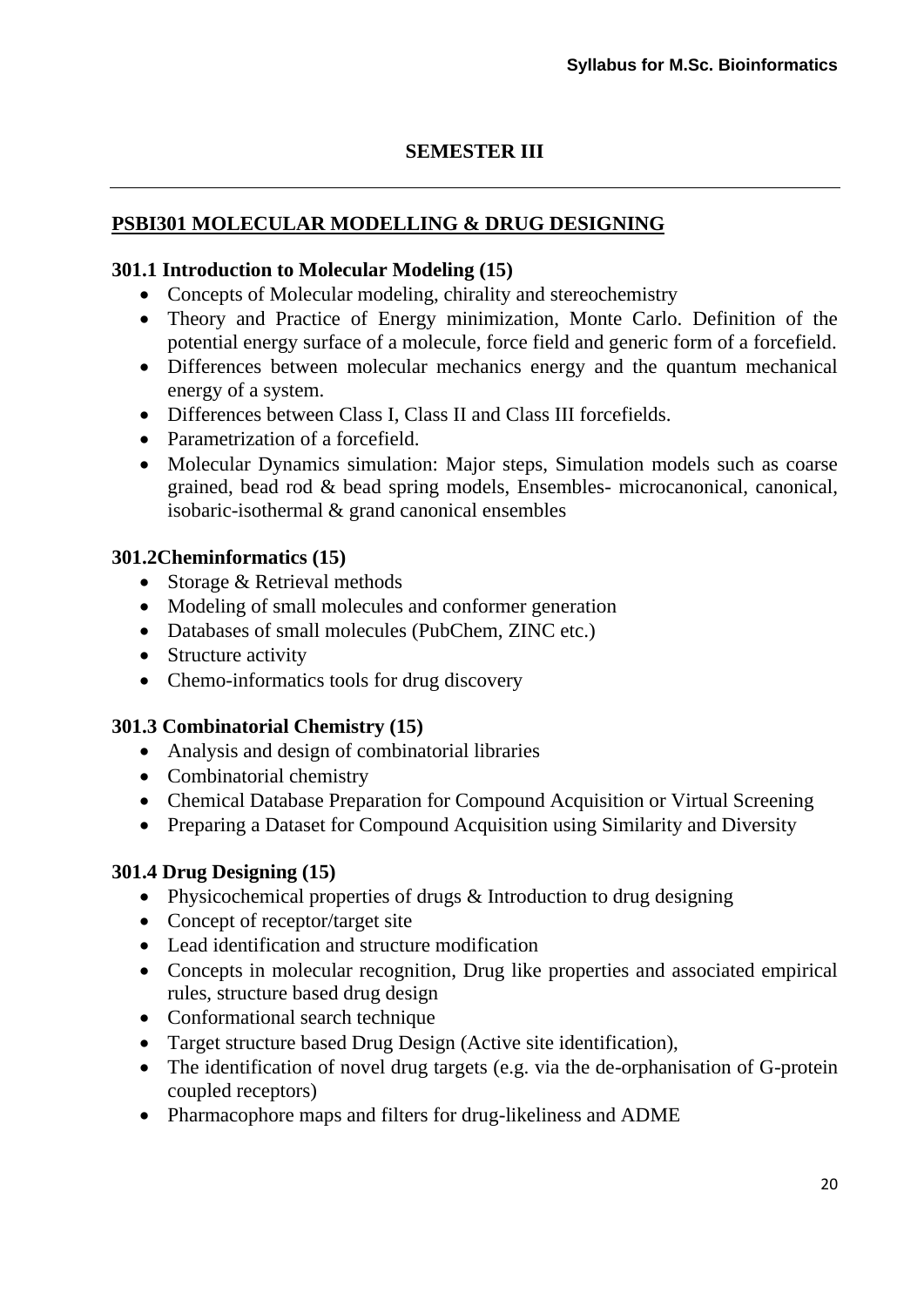# **PSBI302 PROTEOMICS AND GENOMICS**

### **302.1 Tools to study structure of Molecule (15)**

- Microscopic techniques
- UV visible spectroscopy,
- X-ray diffraction, Bragg's law.
- Crystallography.
- IR, ESR and NMR

### **302.2 Techniques for separation (15)**

- Gel-Electrophoresis, PAGE, 2-D electrophoresis
- Gel filtration chromatography, ion-exchange chromatography, HPLC etc.
- Centrifugation techniques

### **302.3 Detection of known molecule (15)**

- Protein/DNA/RNA probes, southern and western blotting. In situ hybridization
- Flow cytometry
- Principles of thermal cyclers, Primer designing
- Polymerization chain reaction, Real time PCR etc. gDNA and cDNA amplification using PCR, screening of gene libraries & their uses
- Introduction to next generation sequencing (Tools like Chip-seq at Expasy)

### **302.4 Sequencing of nucleic acids and proteins (15)**

- Principle of DNA and protein sequencing
- Protein extraction &purification
- Protein separation and identification
- Protein fingerprinting for medicinal plants
- Concepts of post transitional modifications w.r.t to proteins

# **PSBI303APPLICATION OF BIOINFORMATICS**

### **303.1 Secondary Structure Prediction of Protein (15)**

- Secondary structure: basic principles on which the prediction methods of first, second and third generation are based
- Algorithm of Chou-Fasman, GOR methods, other methods, predicting secondary structures using these methods and analysis
- Concepts in measuring the accuracy of prediction (Q3, segment overlap, Mathew's correlation coefficient etc.)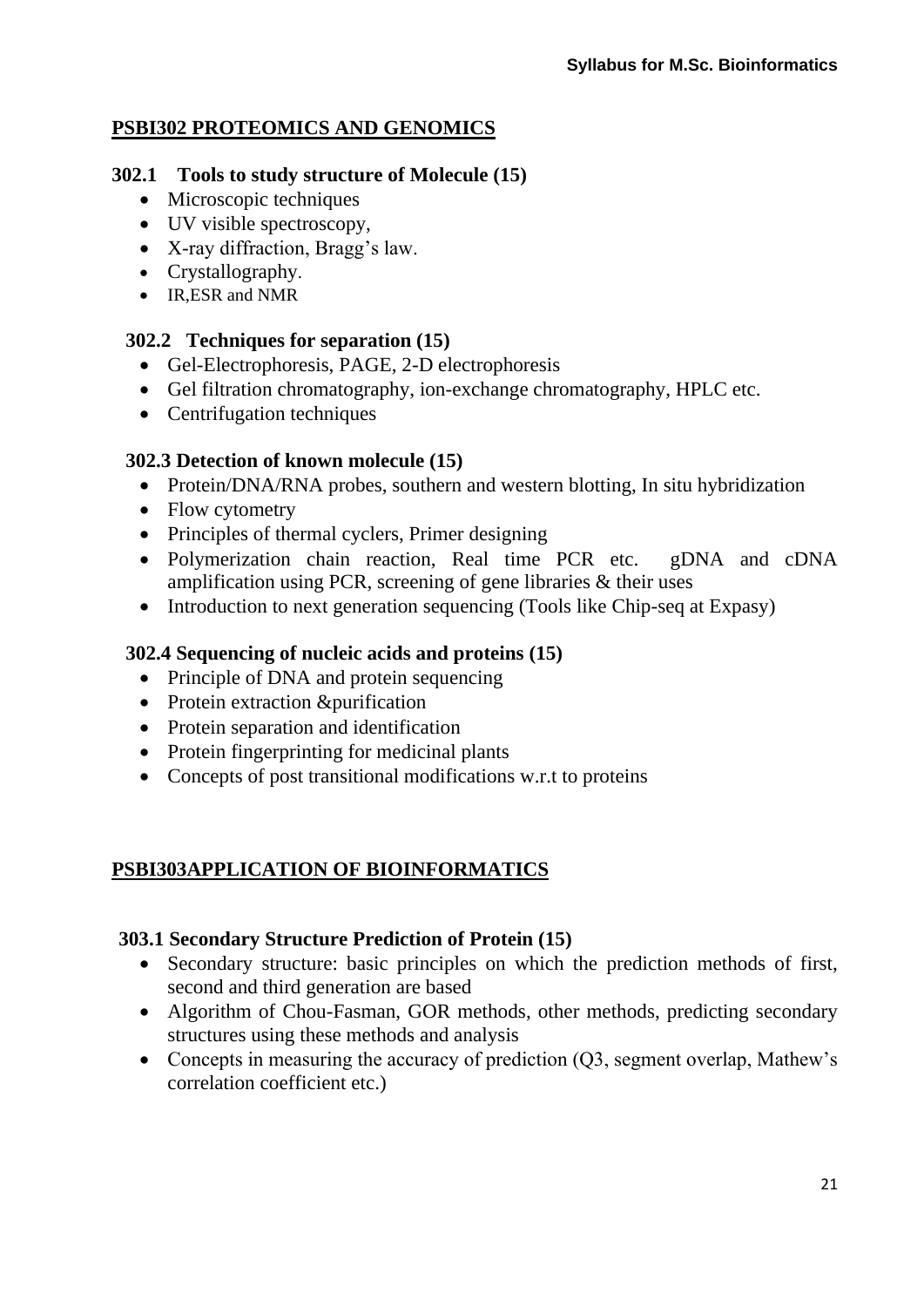### **303.2 Tertiary Structure Prediction of Protein (15)**

- Tertiary structure: theoretical basis of the methods for structure prediction (sequence similarity / identity of target protein with protein of known structure, fundamental of protein folding etc.) and choice of appropriate prediction approach
- Basic principles and protocol of homology modeling, databases of models
- Concepts in 3D structure comparison
- Prediction of structural classes, motifs, folds and domains; HSSP, SCOP, FSSP and CATH.
- Algorithm such AS FSSP, VAST, and DALI etc.

### **303.3 Bioinformatics Perspectives on Human Diseases (15)**

- Predictions of genes, promoters, splice sites, regulatory regions: basic principles, application of methods to prokaryotic and eukaryotic genomes and interpretation of results. (Synteny and gene order )Mutations and diseases
- Basic concepts on identification of disease genes; role of bioinformatics  $-OMIM$ database, reference genome sequence , integrated genomic maps, gene expression profiling

### **303.4 Markov and Hidden Markov models (HMM) (15)**

- Markov chains: The Markov property, transition probabilities, classification of states, estimation of transition probabilities
- Hidden Markov models: model structure, transition and emission probabilities
- Hidden Markov models for Pair wise alignment: Global and local alignment models
- Generalized pair HMM used in gene prediction

# **PSBI304 CONCEPTS IN COMPUTING**

### **304.1 Introduction to OOPs concept and JAVA (15)**

- An introduction to Object-Oriented Programming
- Object-oriented programming and Java
- Introduction to Java basics

### **304.2 Core JAVA (15)**

- Working with objects, Arrays, Conditionals and Loops
- Creating Classes and Applications in Java, methods
- Java Applets Basics, Graphics, Fonts and Color
- Simple Animation and Threads
- Managing Simple Events and Interactivity
- Creating User Interfaces with AWT
- Modifiers, Access Control and Class Design
- Packages and Interfaces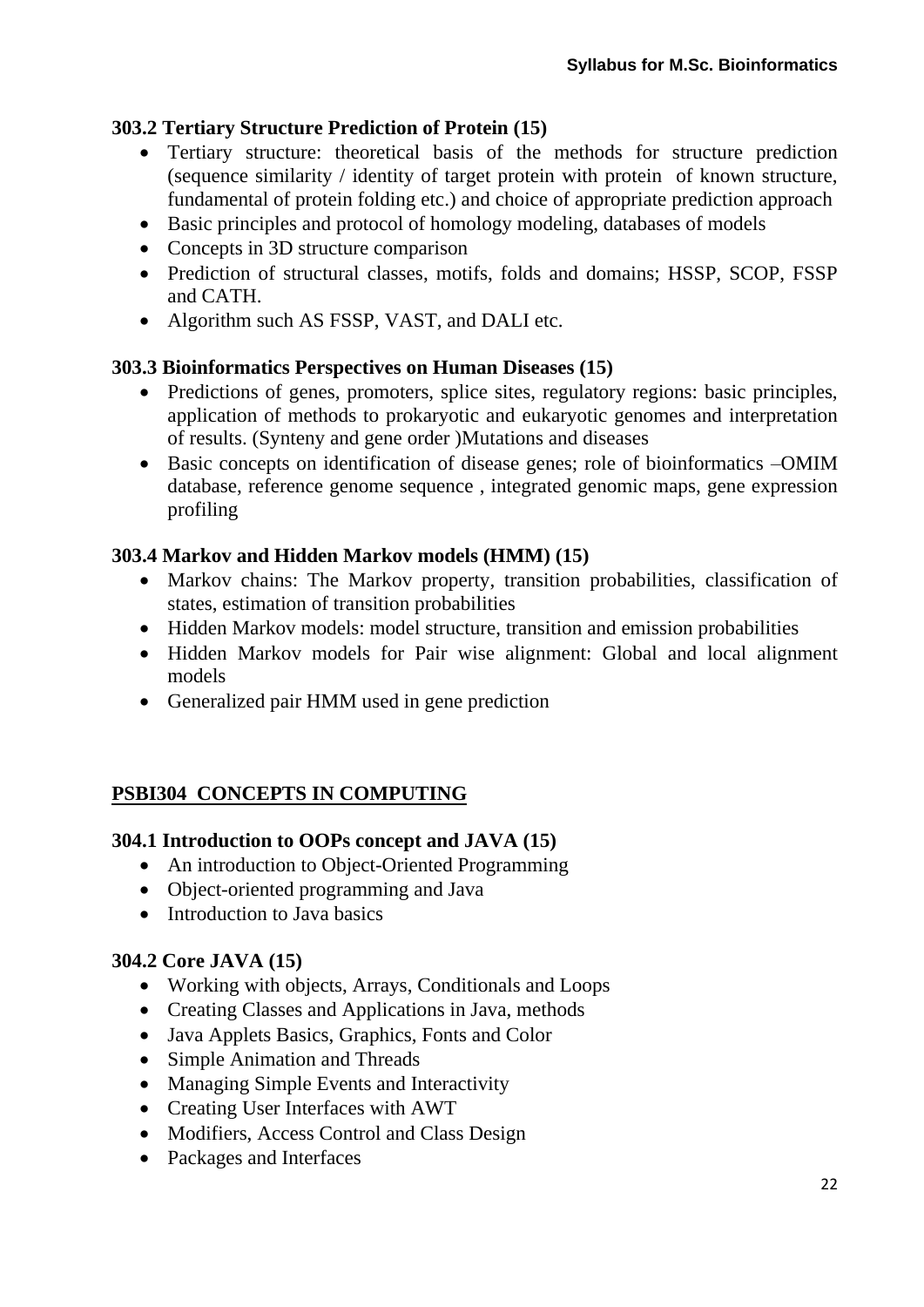- Exception, Multithreading, Streams and I/O
- Using Native Methods and Libraries

### **304.3 JDBC (15)**

- Introduction to JDBC
- Client Server Application
- Java Drivers
- java.sql Package
- Executing SQL Statements

### **304.4 BioJava (15)**

- Installing BioJava
- Symbols, reading sequences
- Basic Sequence Manipulation (DNA to RNA, Reverse Complement, motif as regular expression)
- Translation (DNA to Protein, Codon to amino acid, Six frame translation)
- Proteomics (Calculate the mass and pI of a peptide)
- Sequence I/O (File Formats conversions)
- Locations and Features (Point Location, Range Location, Feature modifications), BLAST and FASTA (BLAST and FASTA Parser, extract information from parsed results)
- Counts and Distributions, Weight Matrices and Dynamic Programming, User Interfaces

### **SEMESTER III**

# **PRACTICAL SYLLABUS**

# **PSBIP301**

- PAGE separation of human serum proteins
- 2D separation of amino acids, plant pigments using paper chromatography
- IR analysis of a modern drug (e.g. Diclofenac Sodium)

### **PSBIP302**

- Detection of general signals, regulatory regions and promoter prediction
- Secondary structure prediction using various available tools
- Tertiary structure and function prediction using homology modeling and *ab initio method*
- Validation of predicted structure by SAVS server or verify 3d.
- Visualization of 3D protein structure using Rasmol,VMD, PyMol etc.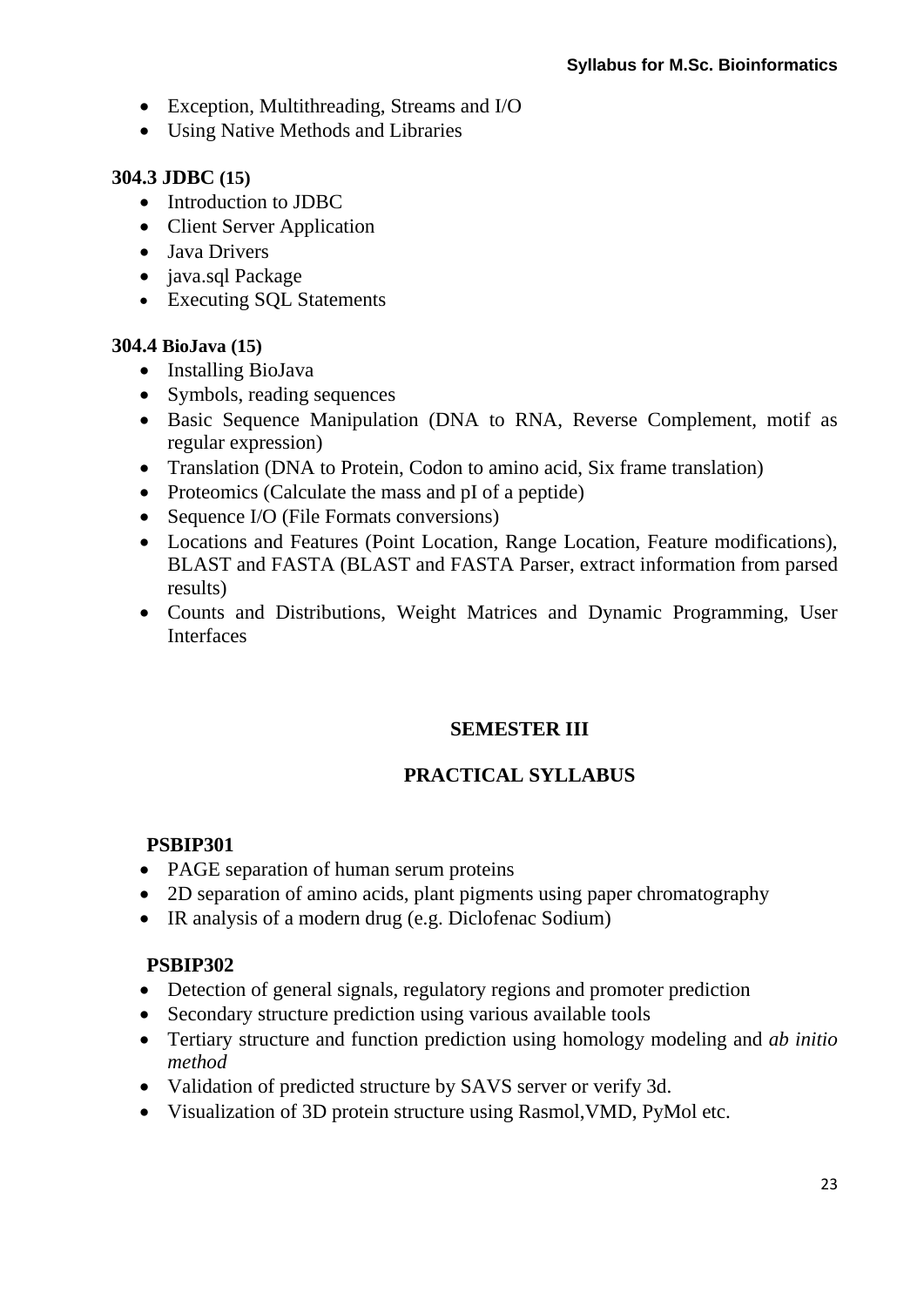### **PSBIP303**

• Industry Oriented Practical Training / Industrially relevant Project work. A report should be submitted at the time of examination)

# **PSBIP304**

- Creation of classes and use of different types of datatypes and functions.
- Write programs on interfaces, packages, constructor and function overloading.
- Programs using inheritance, IO streams, file manipulations, exception handling mechanism.
- Programs using Applet, AWT and Frames
- Programs using JDBC with MySql and Oracle
- BioJava practicals w.r.t to mentioned theory syllabus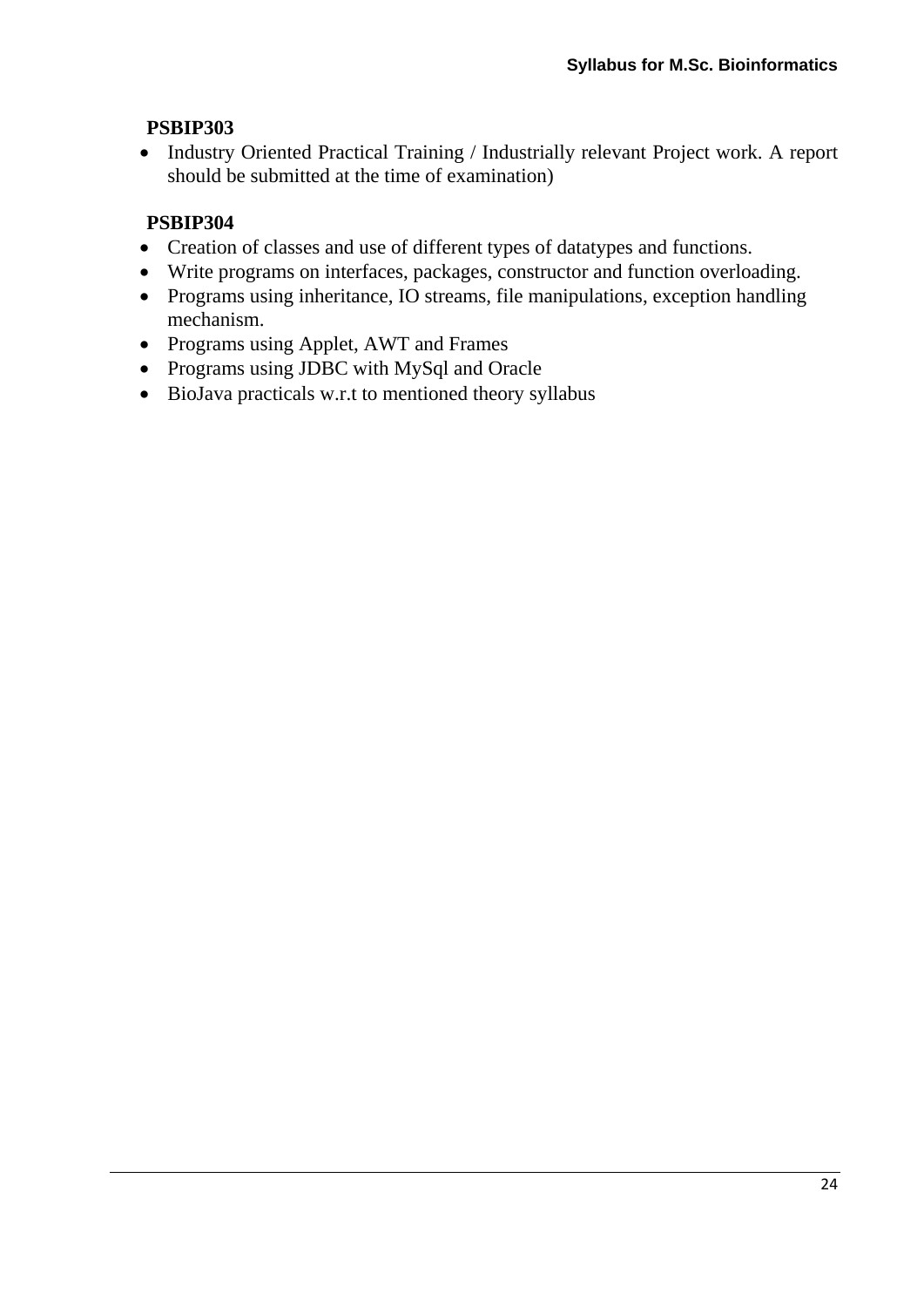### **SEMESTER IV**

#### **PSBI401MOLECULAR MODELLING & DRUG DESIGNING**

#### **401.1 Drug Delivery systems (15)**

- Types of drug delivery system
- Dendrimers
- Molecularly imprinted polymers(MIPs), MIPs in Drug delivery
- Introduction to Biomedical micro- and nano-technology
- Liposomes: Enzyme-activated, Photo triggering, Thermo sensitive

#### **401.2 Orphan receptors and reverse pharmacology (15)**

- Orphan GPCRs
- Identification of Orphan GPCRs
- Reverse Pharmacology
- Reverse Pharmacology for Orphan GPCRs
- Deorphanisation

#### **401.3 QSAR (15)**

- Docking technique
- QSAR (Quantitative Structure Activity Relationship)
- 2D QSAR : Linear free energy relationships descriptors for QSAR experimental and theoretical, Hansch analysis, statistical parameters and their significance, correlation coefficient, cross-validated correlation coefficient, standard error, F-value, boot-strap analysis, randomization
- 3D QSAR: CoMFA and CoMSIA

#### **401.4 Molecular modeling and drug designing Softwares (15)**

- Gromocs and NAMD
- Autodock
- $\bullet$  HEX
- Discovery studio Visualizer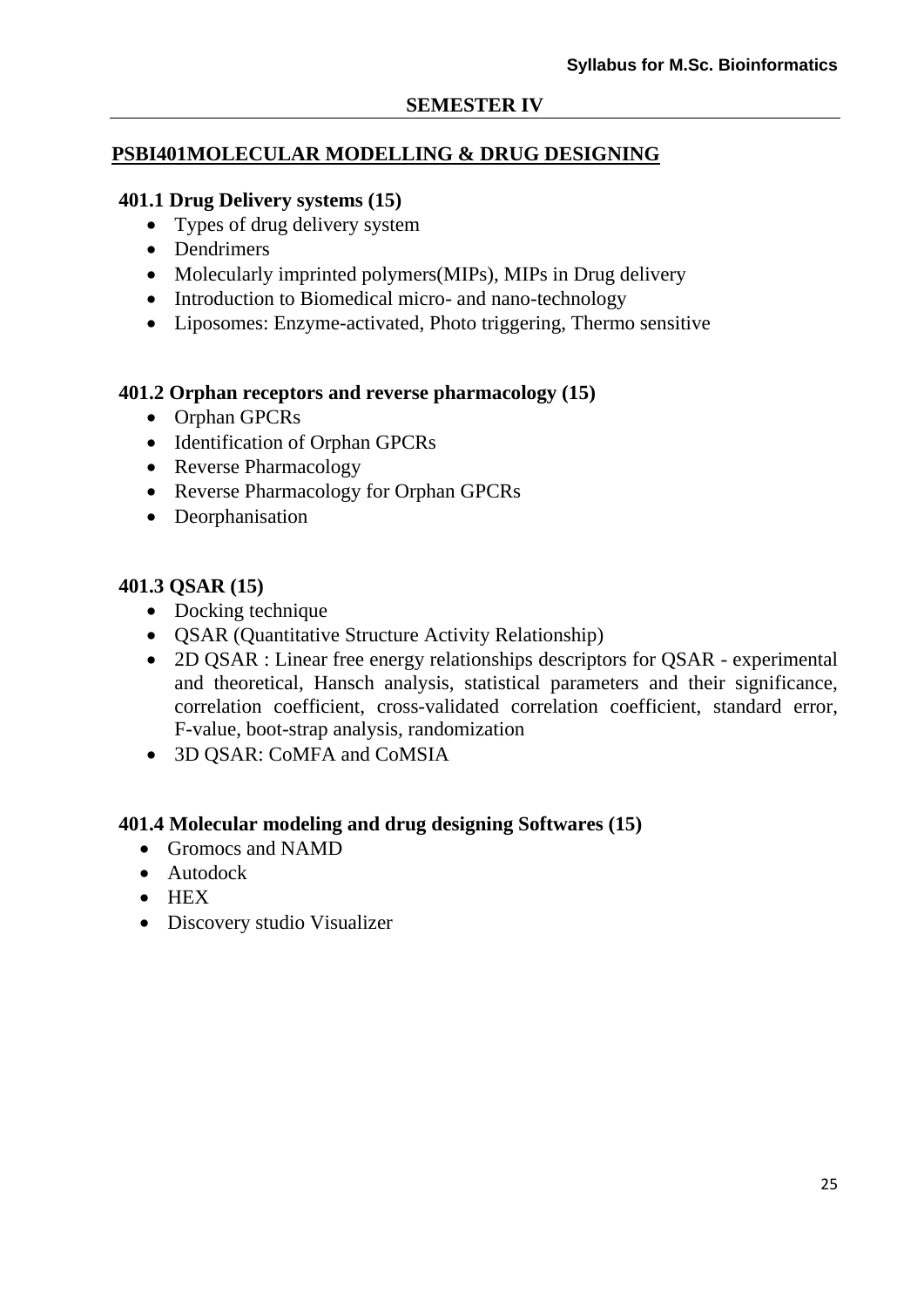# **PSBI402 PROTEOMICS AND GENOMICS**

#### **402.1 Global Profiling Technologies (15)**

- Technologies used to detect differential expression of genes: DNA Microarray
- Designing a microarray experiment the basic steps
- Mass spectrometry systems: Liquid chromatography/tandem
- Mass Spectrometry (LC/MS/MS) Systems

### **402.2Genomics (15)**

- Prokaryotic and Eukaryotic genome & their expression
- Comparative eukaryotic genomics: chloroplast, mitochondrial and nuclear genomes
- Gene organization and control of gene expression; manipulation and exploitation in biotechnology
- Major techniques in gene manipulation of plants, Genetic manipulation of chloroplasts
- Genetically modified organism and their applications

### **402.3 Applied Genomics (15)**

- siRNA technology
- Microarray databases: GEO (gene expression omnibus), MAML, the benefits of GEO and MAML
- Promises of microarray technology in treating disease.
- Tools for analysis of human genome w.r.t to NCBI database, FISH technique,
- Human genome project, Features identification and process of genome annotation

### **402.4 Functional Proteomics (15)**

- Protein-protein interaction: Experimental based and *in silico* based predictions (w.r.t tools)
- Yeast two hybrid system
- Study of tools and database for protein- protein interaction: STRING ,MIPS

### **PSBI403 APPLICATION OF BIOINFORMATICS**

### **403.1 Machine Learning Techniques (15)**

- Introduction to Support Vector Machines and their applications
- Introduction to Neural Networks Classifying Samples from two populations using Multilayer Perceptron and back propagation
- Using genetic algorithm and Perceptron for feature selection and supervised classification
- Recurrent and feed forward associative neural networks
- Applications of ANN, SVM etc.
- Random Forest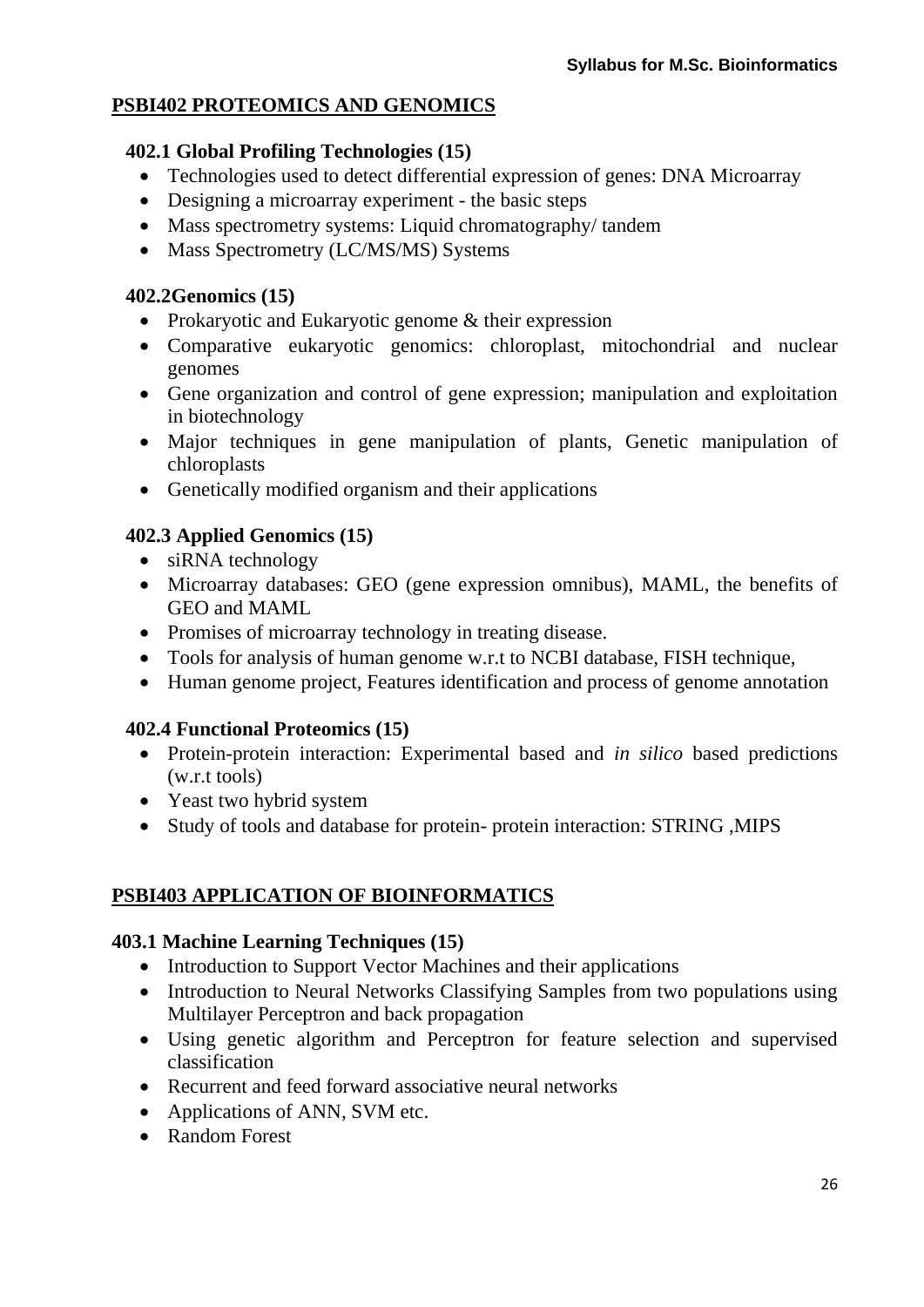#### **403.2 Algorithms and techniques for Microarray analysis (15)**

- Introduction to discrimination or classification concept
- Microarray Data Preprocessing the Data, Measuring Dissimilarity of expression pattern
- Distance and dissimilarity measures Visualizing microarray data, Principal Component analysis, PCA and
- Microarray Data Cluster Analysis and Microarray Data-means Clustering, Hierarchical Clustering, Self Organizing Maps (SOM)

### **403.3 Medical Informatics (15)**

- Ethics, patient confidentiality and data protection
- Sources of medical data
- Clinical data: application of linear based models, search algorithms, ANNs, SVMs to case study data
- EHR, Electronic patient records
- Data protection act
- Databases of medical informatics: VISTA, OPEN EMR, OPEN EHR

### **403.4 Bioinformatics and systems biology (15)**

- The search for biomarkers: use of the genome; use of the proteome; sequence etc. analysis of biomarkers Interrogation and investigation of molecular pathways
- Bioinformatics and systems biology
- Systems biology and modeling, system level understanding of biological systems
- Virtual cell

### **PSBI404 CONCEPTS IN COMPUTING**

### **404.1 Introduction to Perl and data types (15)**

- Introduction: What is Perl? Why use Perl in Bioinformatics? History of Perl, Availability, Support, Basic Concepts
- Scalar Data: What Is Scalar Data?, Numbers, Strings, Scalar Operators, Scalar Variables, Scalar Operators and Functions
- Arrays and List Data: What Is a List or Array? Literal Representation, Variables, Array Operators and Functions, Scalar and List Context
- Control Structures: Statement Blocks, basic I/O
- Hashes, Hash Variables, Literal Representation of a Hash, using Hashes.
- Subroutines, System and User Functions, The local Operator
- Using Bioperl

### **404.2 Regular Expressions in Perl (15)**

- Concepts of Regular Expressions, Simple Uses of Regular Expressions, metacharacters, quantifiers etc.
- Pattern matching, substitution
- split and join Functions, Formatting Data, Sorting, Transliteration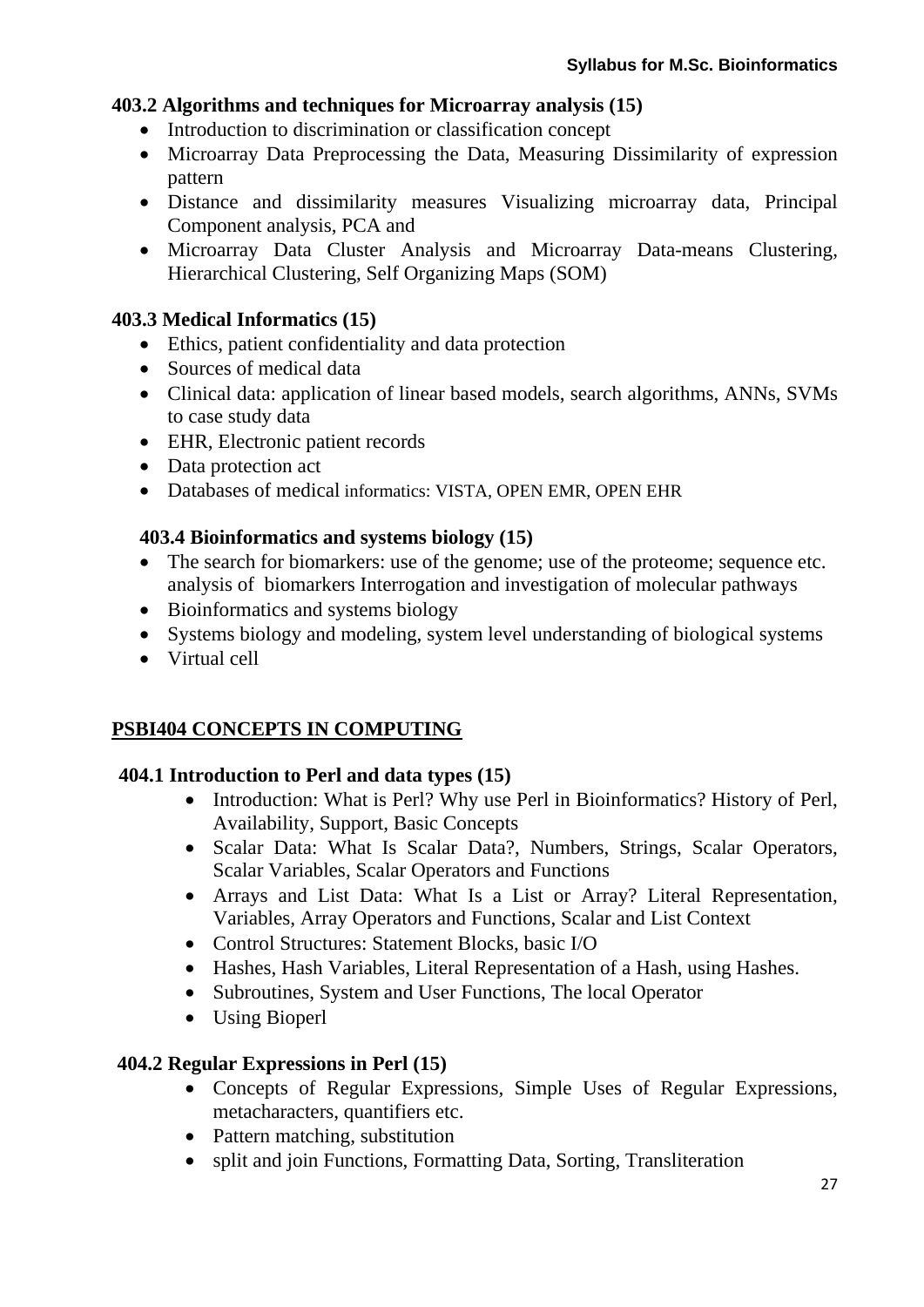• Finding a Substring, Extracting and Replacing a Substring, Variable-length Parameter Lists, Notes on Lexical Variables

### **404.3 File Handling and Directories in Perl (15)**

- File handles and File Tests, Opening and Closing a File handle, die, Using File handles
- Directory Access, Moving Around the Directory Tree, Globbing, Directory Handles, Opening and Closing a Directory Handle, Reading a Directory Handle
- Process Management

### **404.4 CGI Perl and Database connectivity (15)**

- System Information: Getting User and Machine Information, Packing and Unpacking Binary Data, Getting Network Information
- Database Manipulation: DBM Databases and DBM Hashes, Opening and Closing DBM Hashes, Fixed-Length Random-Access Databases, Variable-Length (Text) Databases, Win32 Database Interfaces
- CGI Programming: environment variables, CGI.pm Module, Simple CGI Programs, Passing Parameters via CGI, Perl and the Web
- Object oriented Perl: Introduction to modules, Creating Objects
- BioPerl: Introduction, Installation procedures, Architecture, Uses of BioPerl

### **SEMESTER IV PRACTICAL SYLLABUS**

### **PSBIP401**

- Blood film preparation and Identification of various cells
- Isolation of plasmid DNA and chromosomal DNA
- Restriction digestion of DNA
- Ligation

### **PSBIP402**

- Microarray and clinical data analysis
- Use of ANN or SVM as a prediction server
- Target Structure Based Drug Design
- Active site identification
- Docking
- Analysis
- Systems Biology Tool: Pathway Commons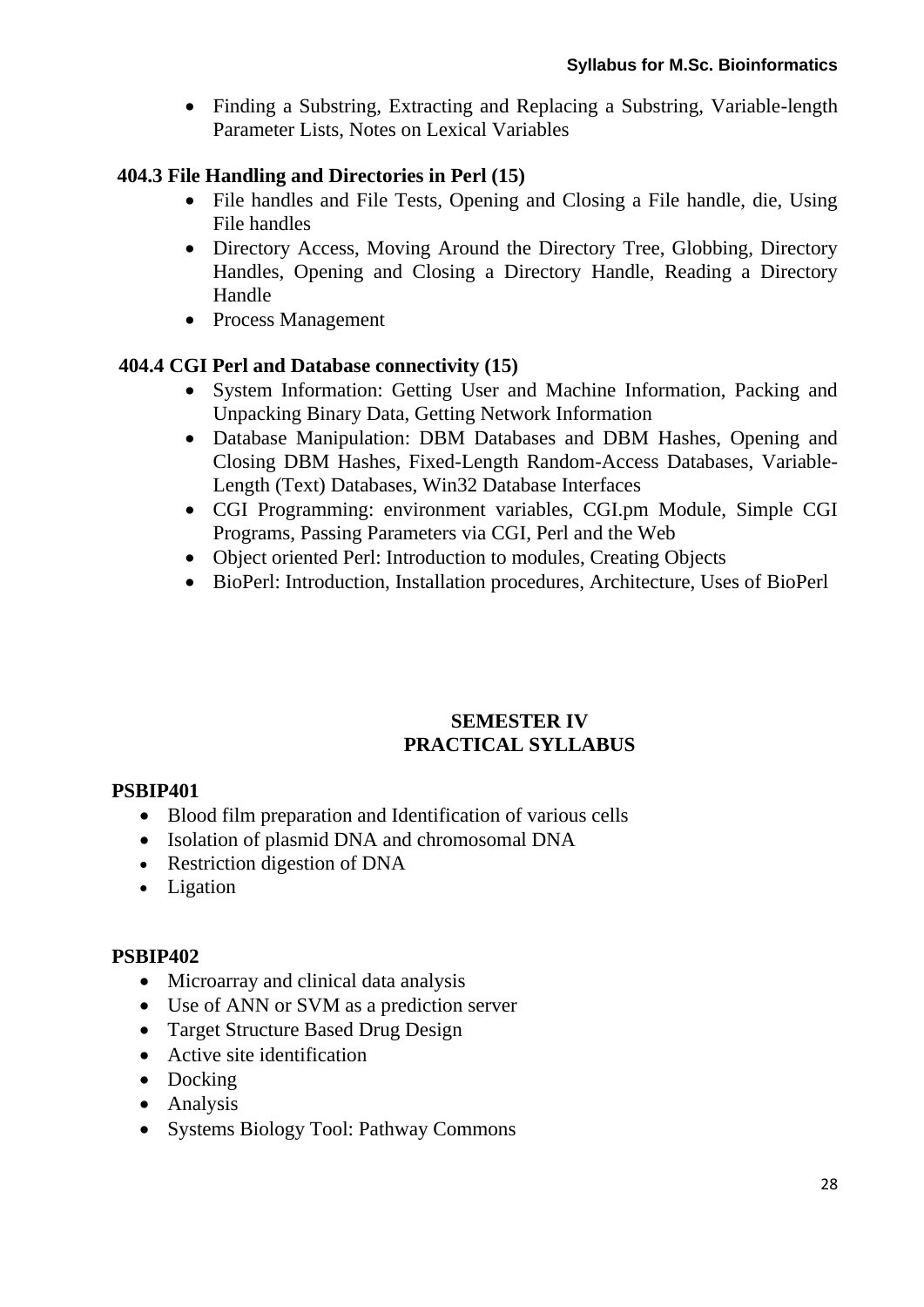### **PSBIP403**

- Uses of Scalar and Array Variables.
- Uses of common Array Operators, loops
- Reading a sequence data from a file and writing the results to a file
- Opening and closing a Directory Handle, Reading a Directory and other directory manipulation functions.
- Uses of Subroutines(eg. to read FASTA files)
- Uses of Hashes for the genetic code: translating codons into amino acids
- Uses of Regular Expressions
- Extract sequence chains from PDB file
- Uses of CGI.pm Module and Passing Parameters via CGI, Debugging CGI programs
- Installing Bioperl, Uses of Bioperl modules using ppm for sequence manipulation, accessing local Database etc.

# **LIST OF REFERENCE BOOKS**

- **1.** Alberts. Molecular Biology of cell. Garland Pub.
- **2.** Kaufman. Handbook of molecular and cellular methods in biology and science. CRC press
- **3.** Boyer. 1999. Concepts of biochemistry. Thomson
- **4.** *Principles and Techniques of Practical Biochemistry*. Wilson and Walker  $(6<sup>th</sup> Ed 2005)$  Cambridge Scientific Press ISBN-0-521-53581-6
- **5.** The "Practical Approach" series of books on a variety of topics (published by Oxford University press.) - Available on-line through the electronic library
- **6.** Alberts. Molecular Biology of cell. Garland Pub.
- **7.** Kaufman. Handbook of molecular and cellular methods in biology and science. CRC press
- **8.** Boyer. 1999. Concepts of biochemistry. Thomson Fundamentals of Enzymology: The Cell and Molecular Biology of Catalytic Proteins, 3rd Edition
- **9.** Starr, 1998, Cell biology and genetics. Thomson Harmes. Biochemistry 2nd Ed. Viva Books
- **10.**Fisher. Chemistry for biologists. Viva Books
- **11.**Turner. Molecular Biology. Viva Books
- **12.**Enger. Concepts in biology Tata McGraw-Hill
- **13.**Das and Mookerjee. Outline of biology
- **14.**Roy and De. Cell biology
- **15.**Wilson, & Walker. 1905. Principles and techniques of practical **Biochemistry**
- **16.**Davidson V.L. &Sittman. 1993. Biochemistry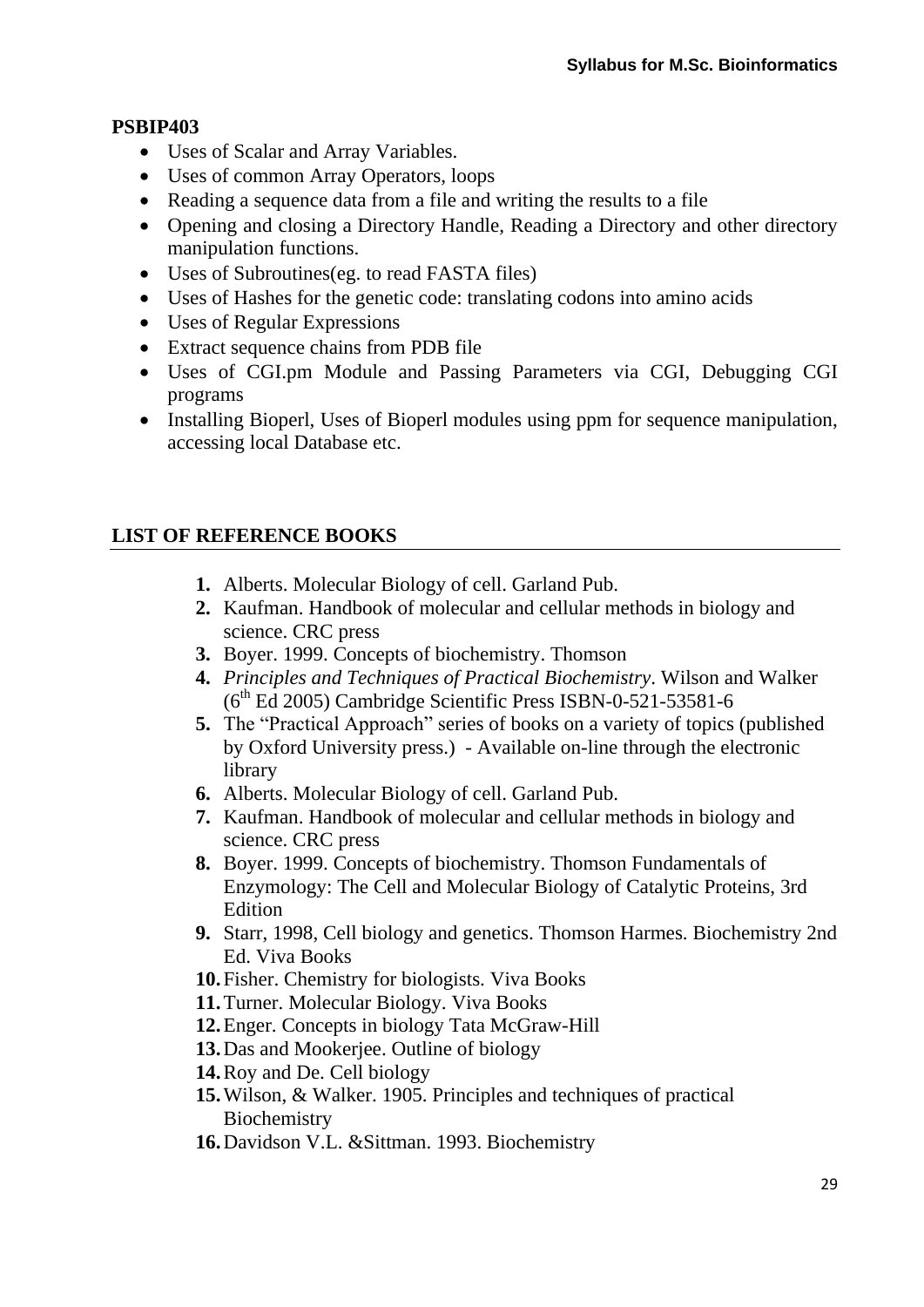- **17.**Lanhinger. Principles of biochemistry
- **18.**Stryer Biochemistry. W.H. Freeman & Co.
- **19.**Plumner. An introduction to practical Biochemistry
- **20.**J.Jayraman. Lab Manual in Biochemistry
- **21.**Cohn and Stumph. Outline of Biochemistry. Wiley eastern.
- **22.**Zube's Biochemistry. Macmillan
- **23.**Blel&Odian. 1999. Organic and Biochemistry
- **24.**Tinoco. land other. 1995. Physical chemistry Principles and applications in biological Sciences. Prentice-Hall
- **25.**Paul H. Teesdale& others 2001. Eventual of Biological chemistry J/W
- **26.**Voet Donald. 1999. Fundamentals of Biochemistry, J/W.
- **27.** Switzer and Gautv. 1995. Experimental Biochemistry WH Freeman.
- **28.**Principles of Protein structure, Schultz, G. E., and Schirmer, R. H. Dr. Shakti Sahi
- **29.**Proteomics, Daniel C. Leibler
- **30.**Proteins: Structures and Molecular Principles (2d ed.), TE Creighton
- **31.**Organic spectroscopy, William Kemp
- **32.**Proteome Research: Two-Dimensional Gel Electrophoresis and Detection Methods (Principles andPractice), T. Rabilloud (Editor), 2000, Springer Verlag
- **33.**Introduction to Protein Architecture: The Structural Biology of Proteins, M. Lesk, 2001, Oxford University Press
- **34.**Ewens Warren J. and Grant Gregory R.(2004): Statistical Methods in Bioinformatics, Sringer.
- **35.**Gene H. Golub, Chaless F. Van Loan(1996): Matrix Computation,3rd Ed.
- **36.**James Stewart(2001) : Calculus: Early Transcendent
- **37.**Ben hui Liu (2007) : Statistical Genomics : linkage, Mapping & QTL Analysis
- **38.**Lange Kenneth (2003): Mathematical and Statistical Methods for Genetic Analysis,2nd Edition, Springer
- **39.**Lange Kenneth (2005): Applied Probability, 1st Edition, Springer.
- **40.**Durrett Rick (2001): Essentials of stochastic Processes, Springer.
- **41.**Higgins James J.and Keller-McNulty Sallie (1995): Concepts in Probability and Stochastic modeling,Duxbury
- **42.**Wackerly,DennisD.and Mendenhall III William and Scheaffer Richard L. (2002): Mathematical statistics with Applications,6th Edition,Duxbury
- 43. Karlin S. and Taylor H. (1975): A first course in Stochastic Processes, Academic Press
- **44.**Norris J.R.(1997): Markov chains,Cambridge University Press
- **45.**SQL, PL/ SQL: The programming languages of Oracle, BayrossIyan
- **46.**Learning HTML, Robbins C.
- **47.**Oracle SQL, Kreines David C.
- **48.**Oracle 9i:The complete reference, Loney Kevin, Koch G
- **49.**Linux command by Bryan Pfaffemberger
- **50.**Red Hat Linux by Negus
- **51.**Learning C++ by Boardman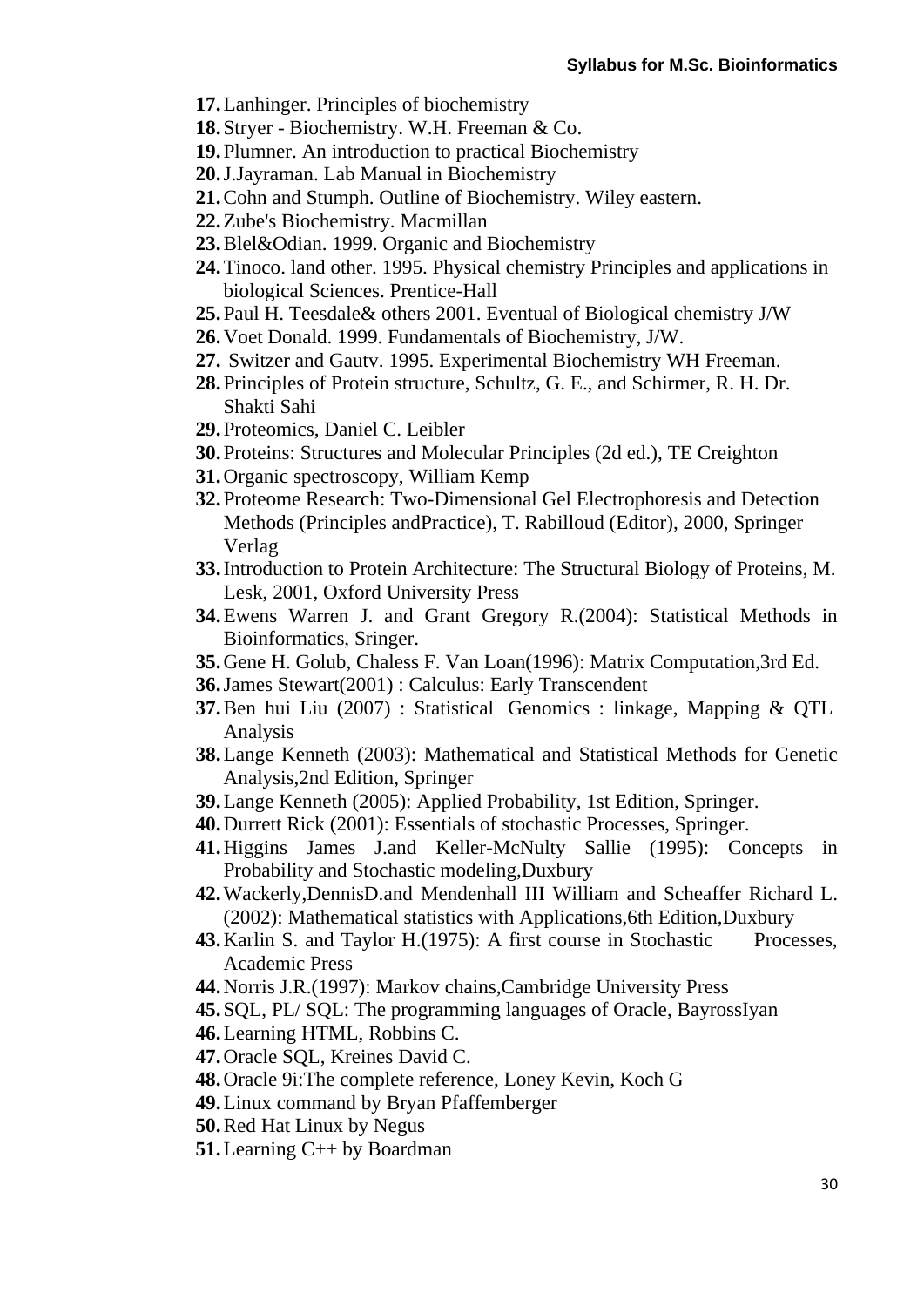- **52.**Computer Fundamentals by Sinha
- **53.**The Wait Groups "C" Programing Using Turbo by Lafore
- **54.** Let us C YashavantKanetkar
- **55.**G. Thomas (2000) Medicinal Chemistry: An Introduction, Wiley
- **56.**Morgan Kaufmann Series in EvolutionaryComputation, Morgan Kaufmann
- **57.**Kenneth W. Goodman (1998) Ethics, Computing and Medicine: Informatics and the Transformation of Health Care. Cambridge University Press.
- **58.**R. B. Silverman (2004) The Organic Chemistry of Drug Design and Drug Action, 2nd Edition, Academic Press
- **59.**Investigating Biological System using Modeling: Strategies and software, Meryl E. Wastney
- **60.**Dale G.Deutsch, Analytical Aspects of Drug Testing, John Wiley and Sons
- **61.**KarelEckschlager, KlansDanzer, Information Theory in Analytical Chemistry, John Wiley and Sons
- **62.**Principles of Protein structure, Schultz, G. E., and Schirmer, R. H. Dr. Shakti Sahi
- **63.**Westhead, D.R., Parish, J.H. &Twyman, R.M., Instant Notes: Bioinformatics, 2002, BIOS
- **64.**Higgs, P.G & Attwood. T.K., Bioinformatics and Molecular Evolution, 2005, Blackwell Publishing
- **65.**Campbell, A.M &Heyer, L.J., Discovering genomics, proteomics and bioinformatics, 2003, Benjamin Cummings
- **66.**Mount, D.W., Bioformatics sequence and genome analysis, 2nd Ed., 2004 Cold Spring Harbour Laboratory Press.
- **67.**M. Lesk. (2002) Introduction to Bioinformatics Oxford University Press
- **68.**G.B Fogel D.W Corne (2002) Evolutionary Computation in Bioinformatics
- **69.**Proteins: Structures and Molecular Principles (2d ed.), TE Creighton
- **70.**Bioinformatics: Sequence and Genome Analysis, David W. Mount
- **71.**Sequence Analysis in a Nutshell: A Guide to Common Tools and Databases, Scott Markel, Darryl Leon
- **72.**Current Topics in Computational Molecular Biology (Computational Molecular Biology), Tao Jiang, Ying Xu, Michael Zhang (Editors),
- **73.**Bioinformatics: A Practical Guide to the Analysis of Genes and Proteins, Second Edition, Andreas D. Baxevanis, B. F. Francis Ouellette
- **74.**Bioinformatics: Sequence, Structure and Databanks: A Practical Approach (The Practical Approach Series, 236), Des Higgins (Editor), Willie Taylor (Editor)
- **75.**Fundamental Concepts of Bioinformatics, Dan E. Krane Michael L. Raymer
- **76.**Introduction to Bioinformatics Algorithms, Neil C. Jones, PavelPevzner
- **77.**Data Mining: Multimedia, Soft Computing, and Bioinformatics, Mitra, SushmitaAcharya, Tinku
- **78.**Statistical Methods in Bioinformatics: An Introduction (Statistics for Biology and Health), Warren Ewens, Gregory Grant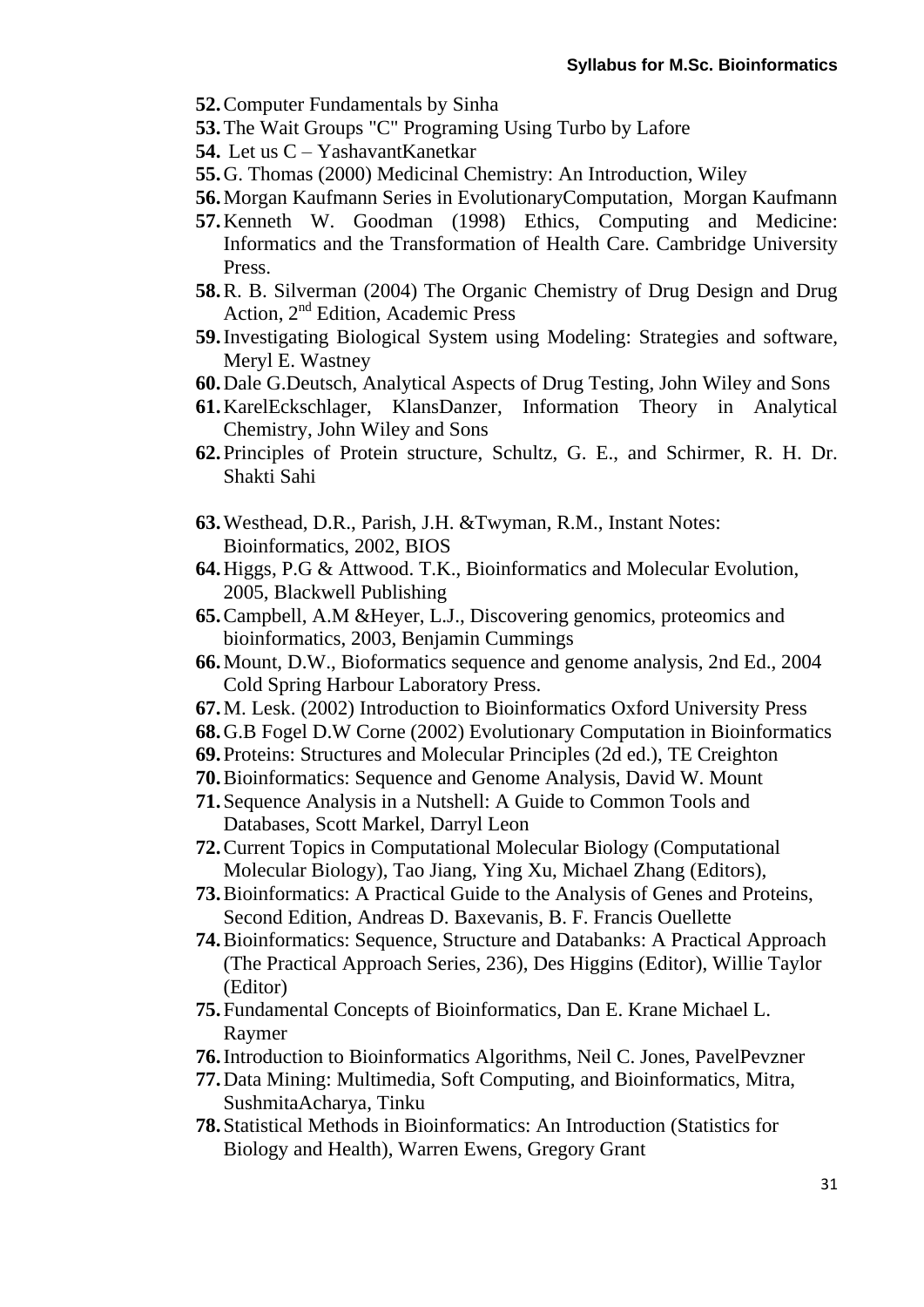- **79.**Microarrays for an Integrative Genomics (Computational Molecular Biology), Isaac S. Kohane, Alvin Kho, Atul J. Butte
- **80.**Bioinformatics: The Machine Learning Approach by Pierre Baldi, SorenBrunak, SrenBrunak
- **81.**Microarray Gene Expression Data Analysis: A Beginner's Guide, Helen C. Causton, John Quackenbush, AlvisBrazma.
- **82.**SQL, PL/ SQL: The programming languages of Oracle, BayrossIyan
- **83.**Mastering Perl for Bioinformatics, James D. Tisdall
- **84.**Genomic Perl: From Bioinformatics Basics to Working Code, Rex A.Dwyer
- **85.**Beginning Perl for Bioinformatics, James Tisdall
- **86.**Developing Bioinformatics Computer Skills, Cynthia Gibas, Per Jambeck, 2001
- **87.** Kuby Immunology, Thomas J. Kindt, Richard A. Goldsby, Barbara A. Osborne, Janis Kuby
- **88.**Cloud Computing 2nd Edition, Kumar Saurabh
- **89.**Intellectual Property Rights, Thomas G. Field Jr. et al.

#### **Minimum Infrastructure required for running the course**

| Sr. No.        | <b>Item</b>                                                                                                                    |
|----------------|--------------------------------------------------------------------------------------------------------------------------------|
| a.             | Laboratory Space & Furniture – of $\sim$ 900 sqft carpet area<br>with about 6 sqft table space /student (Batch of 20 students) |
| $\mathbf b$ .  | Air-conditioned Room                                                                                                           |
| $\mathbf{c}$ . | <b>Library Facilities</b>                                                                                                      |
| $\mathbf{d}$ . | Computational Facilities $-42$ computers, softwares                                                                            |
| e.             | <b>Internet Facilities</b>                                                                                                     |
| f.             | Water & Electricity                                                                                                            |
| g.             | <b>Instrumental Support</b>                                                                                                    |

#### **Recommended equipment and accessories**

| Sr. No | Equipment                                           |
|--------|-----------------------------------------------------|
|        | Agarose and PAG Electrophoresis systems             |
| 2.     | <b>Analytical Balance</b>                           |
| 3.     | Autoclave                                           |
|        | Capillary Electrophoresis (with PDA & UV detectors) |
| 5.     | Computers                                           |
| 6.     | Deep Freezer                                        |
| 7.     | <b>Dissolution Test Apparatus</b>                   |
| 8.     | <b>Fourier Transform Infrared Spectrometer</b>      |
| 9.     | LC/MS/MS                                            |